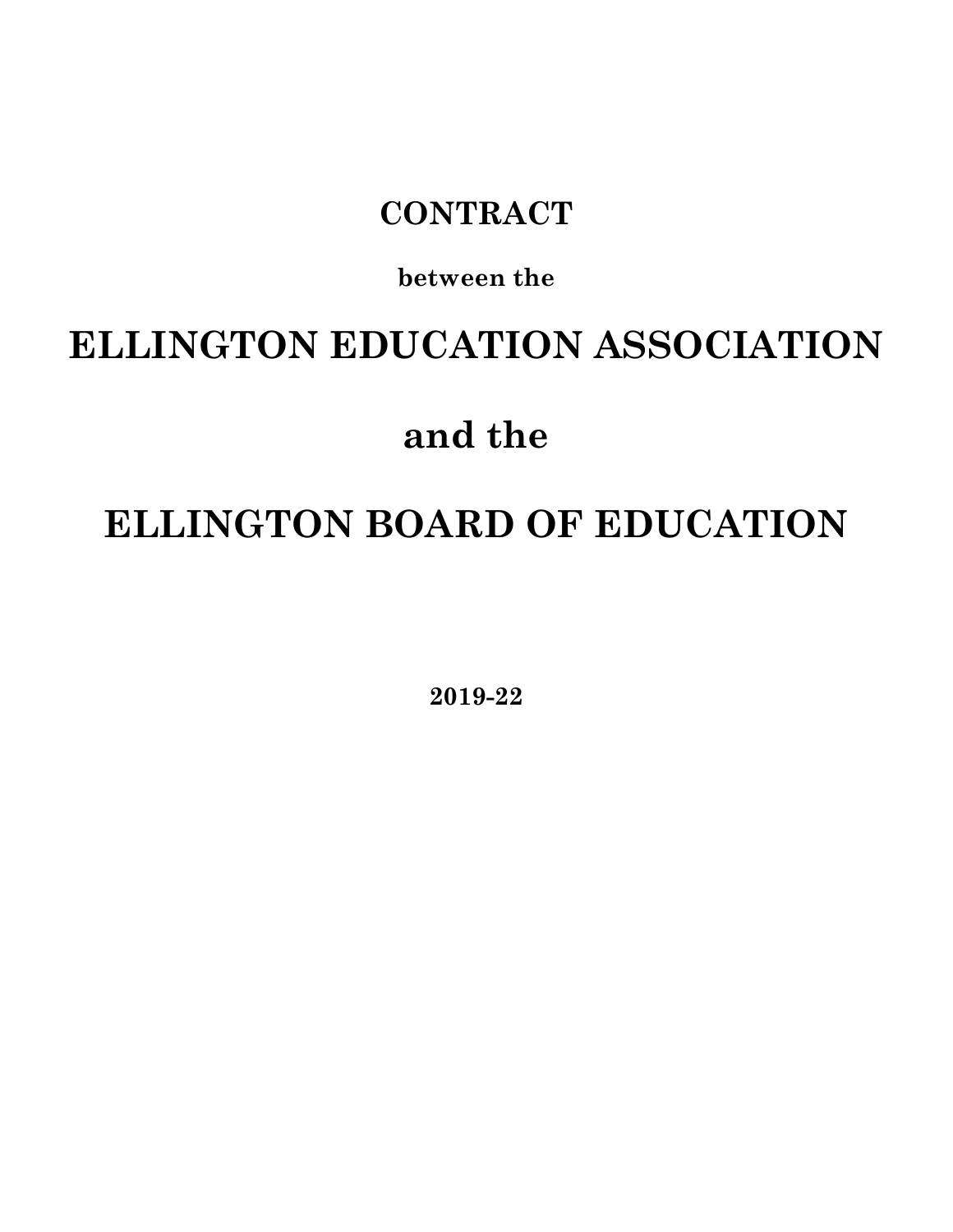# **TABLE OF CONTENTS**

| <b>ARTICLE#</b> | <b>ARTICLE</b>                            | PAGE#                   |
|-----------------|-------------------------------------------|-------------------------|
|                 | Definitions                               | $\overline{\text{iii}}$ |
| $\bf{I}$        | Preamble                                  | $\mathbf{1}$            |
| $\rm II$        | Recognition                               | $\mathbf{1}$            |
| III             | Management Rights                         | $\mathbf{1}$            |
| IV              | Grievance Procedure                       | $\overline{2}$          |
| $\rm V$         | <b>Building Meetings</b>                  | 5                       |
| VI              | <b>Teacher Assignments</b>                | 6                       |
| <b>VII</b>      | <b>Transfer Procedures</b>                | 6                       |
| <b>VIII</b>     | Filling of Vacancies                      | 7                       |
| IX              | Reduction in Force                        | 7                       |
| X               | <b>Working Conditions</b>                 | 9                       |
| XI              | Duty-Free Lunch                           | 9                       |
| XII             | Teachers' Workday                         | 10                      |
| XIII            | <b>Employment Year</b>                    | 10                      |
| XIV             | Vacations                                 | 10                      |
| XV              | Class Size                                | 10                      |
| XVI             | <b>Teacher Facilities</b>                 | 10                      |
| XVII            | Part-Time Teachers                        | 11                      |
| <b>XVIII</b>    | Substitutes                               | 11                      |
| XIX             | Professional Growth and Development       | 11                      |
| XX              | Incentives - Grants                       | 12                      |
| XXI             | Payroll                                   | 12                      |
| XXII            | Salaries                                  | 13                      |
| <b>XXIII</b>    | Approved Non-Teaching Professional Duties | 17                      |
| <b>XXIV</b>     | Approved Seasonal Extra-Curricular Duties | 19                      |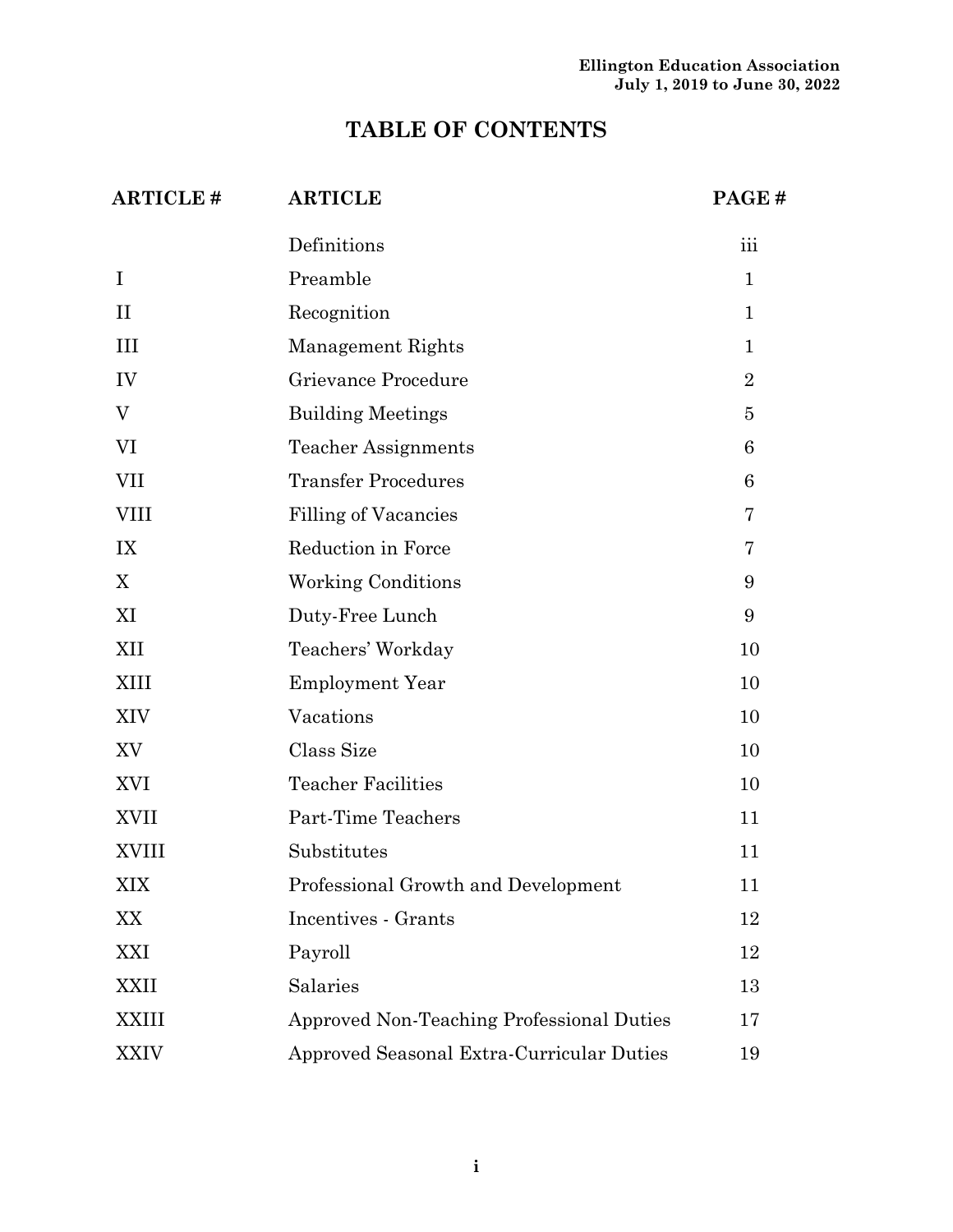# **TABLE OF CONTENTS**

(continued)

| <b>ARTICLE#</b> | <b>ARTICLE</b>              |                          | PAGE# |
|-----------------|-----------------------------|--------------------------|-------|
| XXV             | <b>Fringe Benefits</b>      |                          | 21    |
|                 | A.                          | Insurance                | 21    |
|                 | <b>B.</b>                   | Sick Leave               | 23    |
|                 | C.                          | Childbearing Leave       | 24    |
|                 | D.                          | Childrearing Leave       | 24    |
|                 | Е.                          | <b>Extended Leave</b>    | 24    |
|                 | F.                          | Sabbatical               | 25    |
|                 | G.                          | Other Leave              | 26    |
| <b>XXVI</b>     | Retirement                  |                          | 27    |
| <b>XXVII</b>    | Jury Duty                   |                          | 27    |
| <b>XXVIII</b>   | <b>General Provisions</b>   |                          | 28    |
| <b>XXIX</b>     | <b>Association Security</b> |                          | 28    |
| <b>XXX</b>      |                             | Use of School Facilities | 29    |
| XXXI            | Mentors                     |                          | 29    |
| <b>XXXII</b>    | Scope of Agreement          |                          | 29    |
| <b>XXXIII</b>   | Amendment                   |                          | 29    |
| <b>XXXIV</b>    | Duration                    |                          | 30    |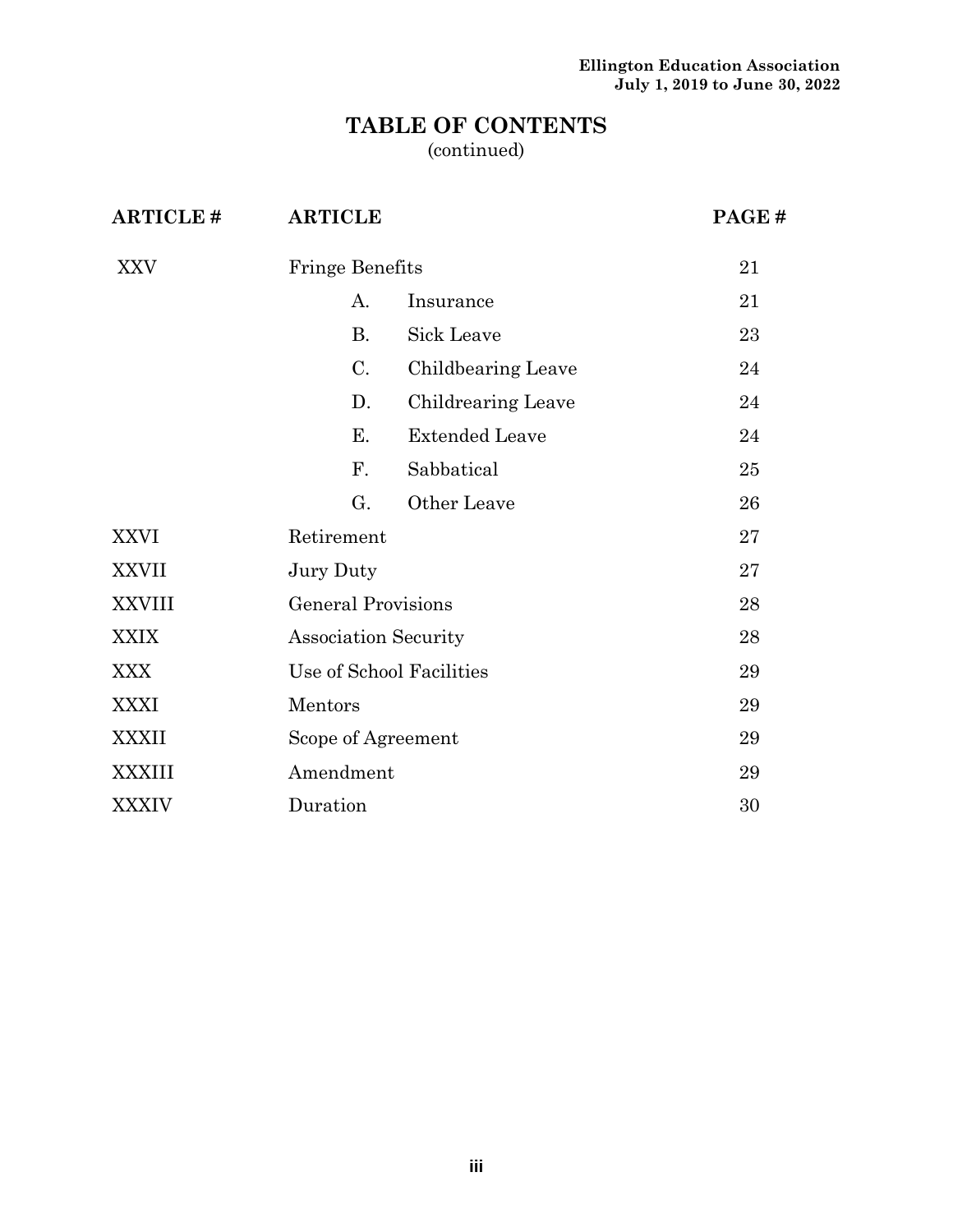# **DEFINITIONS**

|                     | calendar days.                                                                                                                                                                                                                                      |  |  |  |  |
|---------------------|-----------------------------------------------------------------------------------------------------------------------------------------------------------------------------------------------------------------------------------------------------|--|--|--|--|
| Elementary Teachers | those who teach students in Pre-School<br>through grade $s$ ix $(6)$ .                                                                                                                                                                              |  |  |  |  |
|                     | a claim alleging a violation, misapplication,<br>or misinterpretation of a specific provision(s)<br>of this Agreement or a condition which<br>affects the health and safety of teachers<br>arising from the specific language of this<br>Agreement. |  |  |  |  |
| Grievant            | any individual teacher, a group of teachers or<br>the Association.                                                                                                                                                                                  |  |  |  |  |
| Open Houses         | After school hour sessions where teachers<br>are present in school and the schools are<br>open to the general public, but not including<br>after-hours parent conference meetings.                                                                  |  |  |  |  |
| Part-Time Teacher   | one working for less than one hundred<br>percent (100%) of salary.                                                                                                                                                                                  |  |  |  |  |
| Secondary Teachers  | those who teach students in grades seven (7)<br>through twelve $(12)$ .                                                                                                                                                                             |  |  |  |  |
| Superintendent      | the Superintendent of Schools or his/her<br>designee.                                                                                                                                                                                               |  |  |  |  |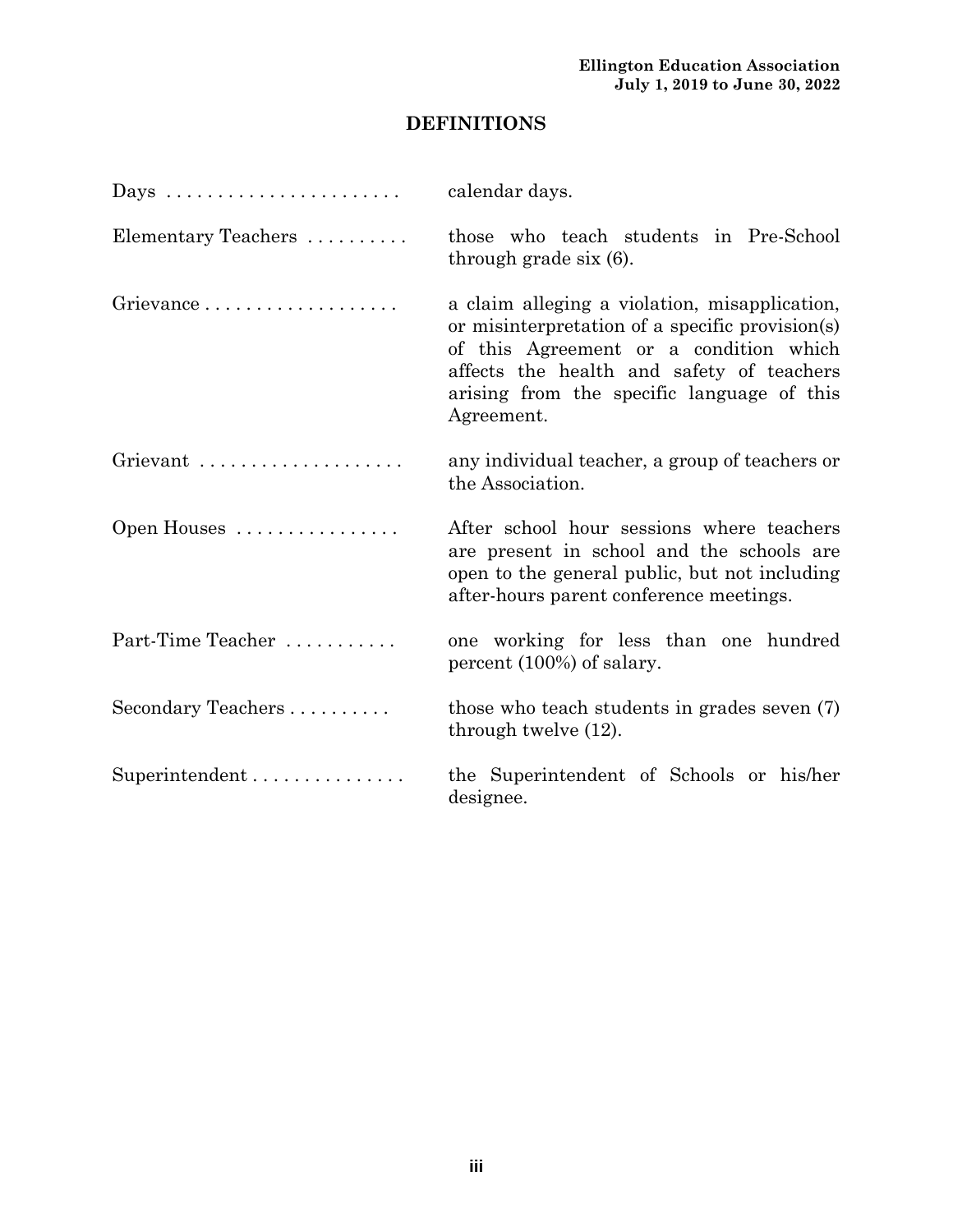#### **ARTICLE I PREAMBLE**

This Agreement is entered into between the Ellington Board of Education (hereinafter referred to as the "Board") and the Ellington Education Association (hereinafter referred to as the "Association").

### **ARTICLE II RECOGNITION**

A. The Board hereby recognizes the Association as the exclusive representative, as defined in Connecticut General Statues as amended, for the entire group of certified professional employees who are employed by the Board in positions requiring a teaching or other certificate and are not included in the administrators' unit or excluded from the purview of the Teacher Negotiation Act.

Employees working in a teaching position solely on the basis of a Durational Shortage Area Permit (DSAP) shall be included in the bargaining unit. Such individuals shall be covered by all terms and conditions of this collective bargaining agreement, except as follows:

- A DSAP holder shall not accrue seniority or length of service for any purpose under this Agreement. Notwithstanding the foregoing, if a DSAP holder becomes certified as a teacher and is retained continuously by the Board as a teacher after receiving such certification, with no break in service, then the individual shall be credited with seniority and length of service for all purposes under this Agreement, retroactive to the first date of employment by the Board.
- The Board shall have the right, in its sole discretion, not to renew and/or to terminate the employment of a DSAP holder, and the DSAP holder shall have no right to file and/or pursue a grievance under this Agreement with respect to such action.
- DSAP holders shall have no bumping rights or recall rights under this Agreement.
- B. Unless otherwise indicated the term "teacher" when used hereinafter in this Agreement shall refer to all employees in the above unit.
- C. It is the intent and purpose of the parties hereto that their agreement promote and improve the quality of education in the Town of Ellington, provide for orderly, professional negotiations between the Board and the Association and secure prompt and fair disposition of grievances as to promote positive influences upon the operation of the educational program.

# **ARTICLE III MANAGEMENT RIGHTS**

The Board reserves and retains, solely and exclusively, all its rights, expressed or implied, to manage the school system and its employees as such rights existed prior to the execution of this Agreement. The Association agrees that the functions and rights of management

### **Page 1 of 30**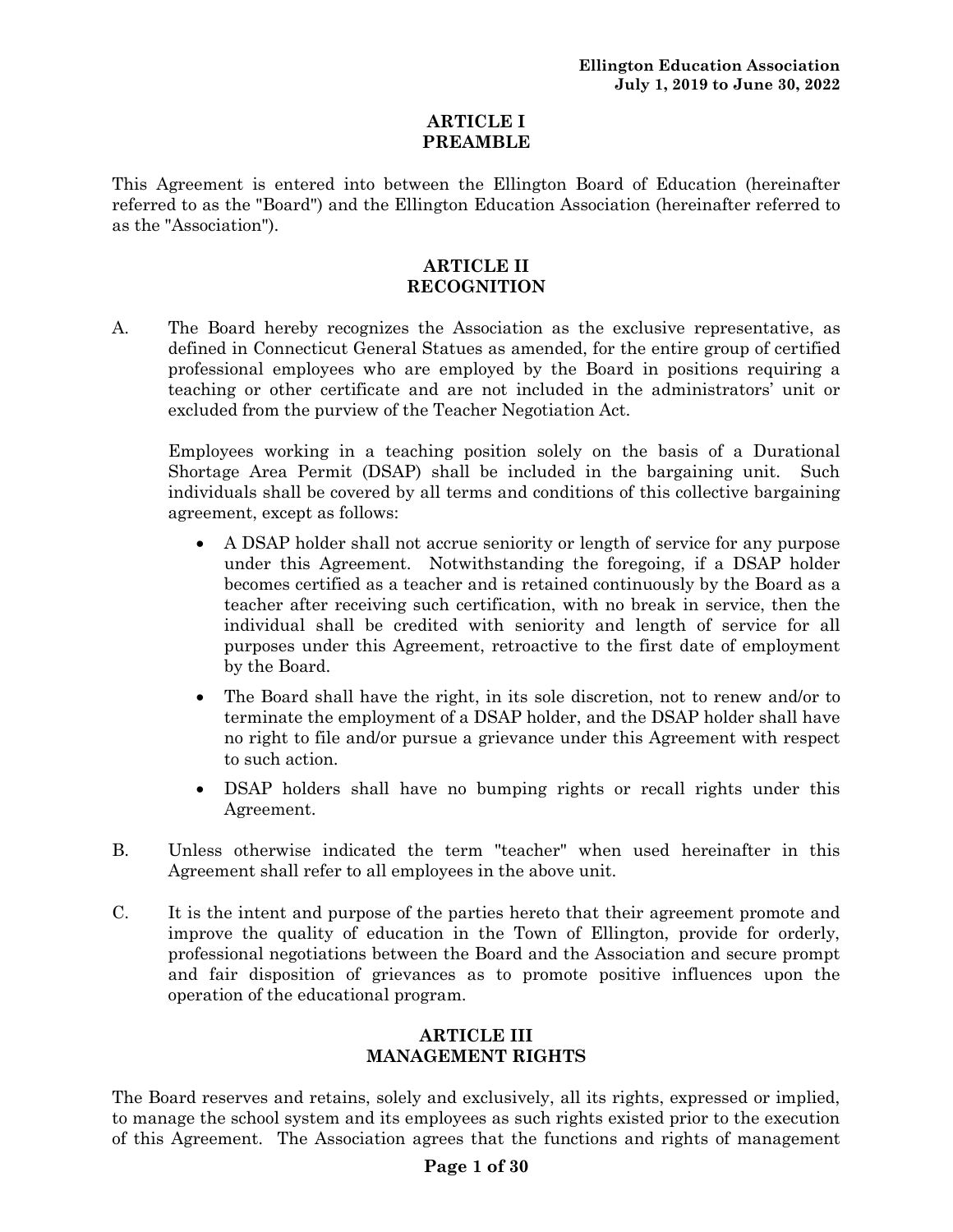belong solely to the Board and that the Association will not interfere with the Board's exercise of these rights and functions.

#### A. **Enumerated Rights**

The exclusive rights of the Board include, but are not limited to, the right to: direct the operation of the public schools in the system in all aspects; select and employ new personnel, manage the school system and the direction of its work force; determine methods and levels of financing and budget allocation; provide, when necessary, for the transportation of students; designate the schools to be attended by the children in the system; establish the number of schools to be utilized by the system; maintain good public elementary and secondary schools and provide such other educational activities as in its judgment will best serve the interests of the system to give the children of the system as nearly equal advantages as may be practicable; maintain and operate buildings, lands, apparatus and other property used for school purposes; decide the textbooks to be used; make rules for the arrangement, use and safekeeping of the school libraries and to approve the books selected therefore; prepare and submit budgets and, in its sole discretion, expend monies appropriated to the Board for the maintenance and operation of the schools, and to make such transfers of funds within the appropriated budget as it shall deem desirable; determine, and from time to time redetermine the number of Board personnel and the methods and materials to be employed; select and determine the qualifications of teachers and other Board employees required to promote the efficient operation of the school system; distribute work to Board employees in accordance with the job content and job requirements determined by the Board; establish assignments for teachers and other Board personnel; transfer teachers and other Board personnel; determine the procedures for promotion of teachers and other Board personnel; create, enforce, and from time to time change rules and regulations concerning discipline and safety of teachers and other Board personnel; discipline, suspend or discharge teachers and other Board personnel; and, otherwise take such measures as the Board may determine to be necessary to promote the orderly, efficient and safe operation of the school system.

#### B. **Unenumerated Rights**

The listing of specific rights in subsection (A) of this section is not intended to be inclusive, restrictive or a waiver of any rights of the Board not listed which have not been expressly and specifically surrendered herein, whether or not such rights have been exercised by the Board in the past.

C. The Board shall not, however, exercise any of its authority so as to contravene a specific provision of this Agreement.

#### **ARTICLE IV GRIEVANCE PROCEDURE**

A. The purpose of this procedure is to equitably resolve any alleged breaches of this contract through open and honest discussion at the lowest possible administrative level. Both parties agree that the proceedings will be kept as confidential as is appropriate.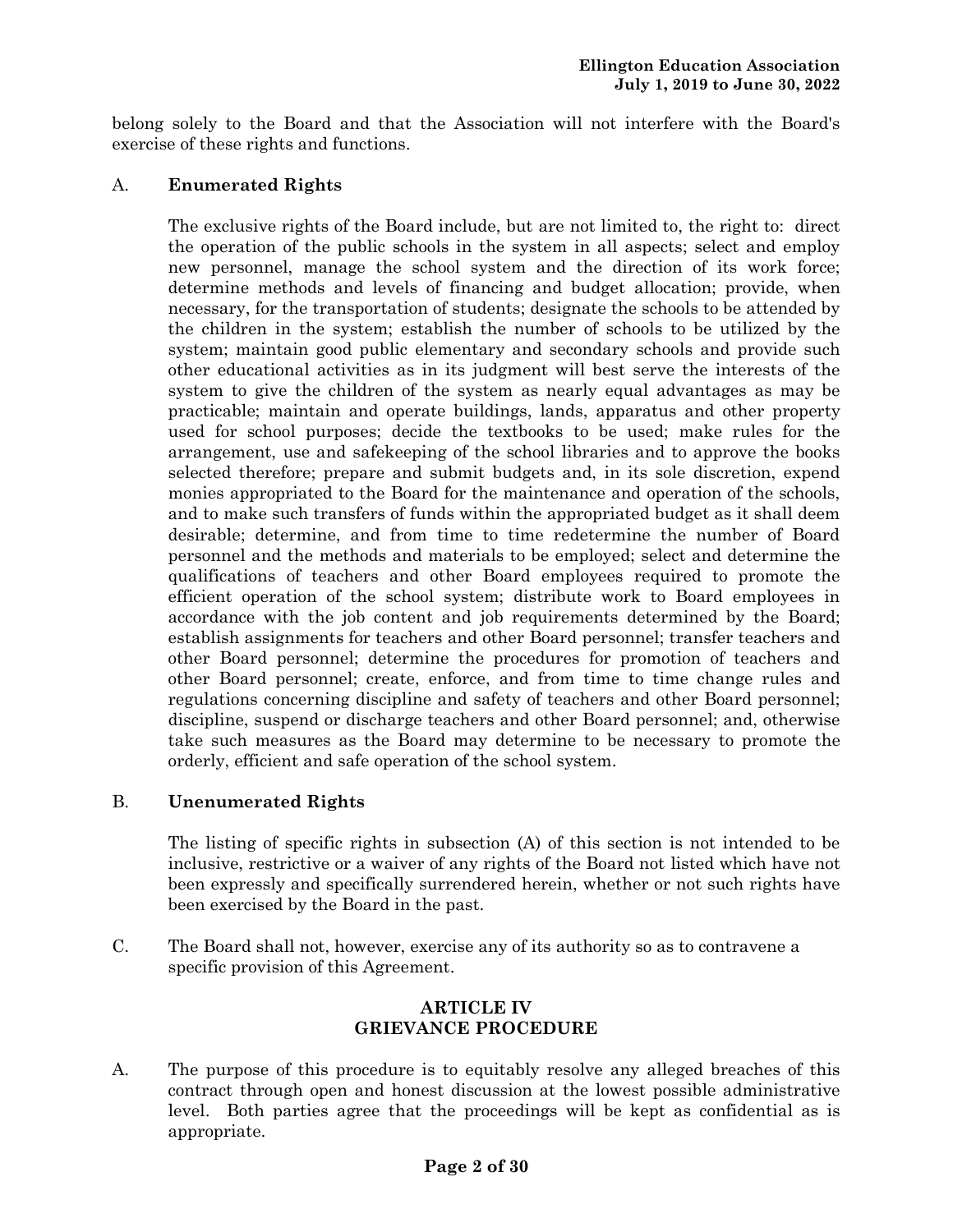# B. **Informal Level**

If a teacher believes that there has been a violation of a specific term or terms of this Agreement, that teacher shall first discuss the matter with the building principal or director, provided the perceived grievance involves that administrator. If the perceived grievance does not involve or cannot be resolved at the building principal or director level, the teacher may discuss the perceived grievance with the next higher administrator in an effort to resolve the matter informally. This informal level may take place with or without the assistance of the Association.

#### C. **Time Limits**

- 1. Since it is important that grievances be processed as rapidly as possible, the number of days indicated at each step shall be considered as a maximum. The time limits specified may, however, be extended by written agreement of the grievant and the appropriate administrator.
- 2. If a teacher does not file a grievance in writing within twenty (20) days after he/she knows, or should have known, of the act or conditions on which the grievance is based, then the grievance shall be considered to have been waived.

3. Failure by the grievant at any level to appeal a grievance to the next level within the specified time limits shall be deemed to be acceptance of the decision **Grandfather clause:** In the event that the new formula will lower the stipend for the individual who held the position in the 2018-19 school year, and that person wishes to remain in that position, the stipend will be frozen at the amount paid for the 2018-19 school year until the current stipend holder vacates the position or the stipend catches up to, or surpasses, the frozen amount.

rendered at that level.

4. Failure by the administrator involved to render his/her decision within the specified time limits shall be deemed to be a denial of the grievance submitted.

### D. **Formal Procedure**

### 1. **Level One - Building Administrator**

- a. The grievant shall file a written formal grievance with the building administrator, with a copy to the Association, specifying the term or terms of the contract that the grievant believes have been breached, a precise factual statement telling how the contract has been breached, and a proposed remedy.
- b. Within five (5) days after the receipt of this formal grievance, the building administrator will set up a meeting with the grievant and with any other appropriate supervisor or member of the staff and/or the Association who may help to facilitate a solution to the alleged grievance.
- c. The building administrator shall, within five (5) days after the meeting, render his/her decision and reasons in writing to the grievant with a copy to the Association.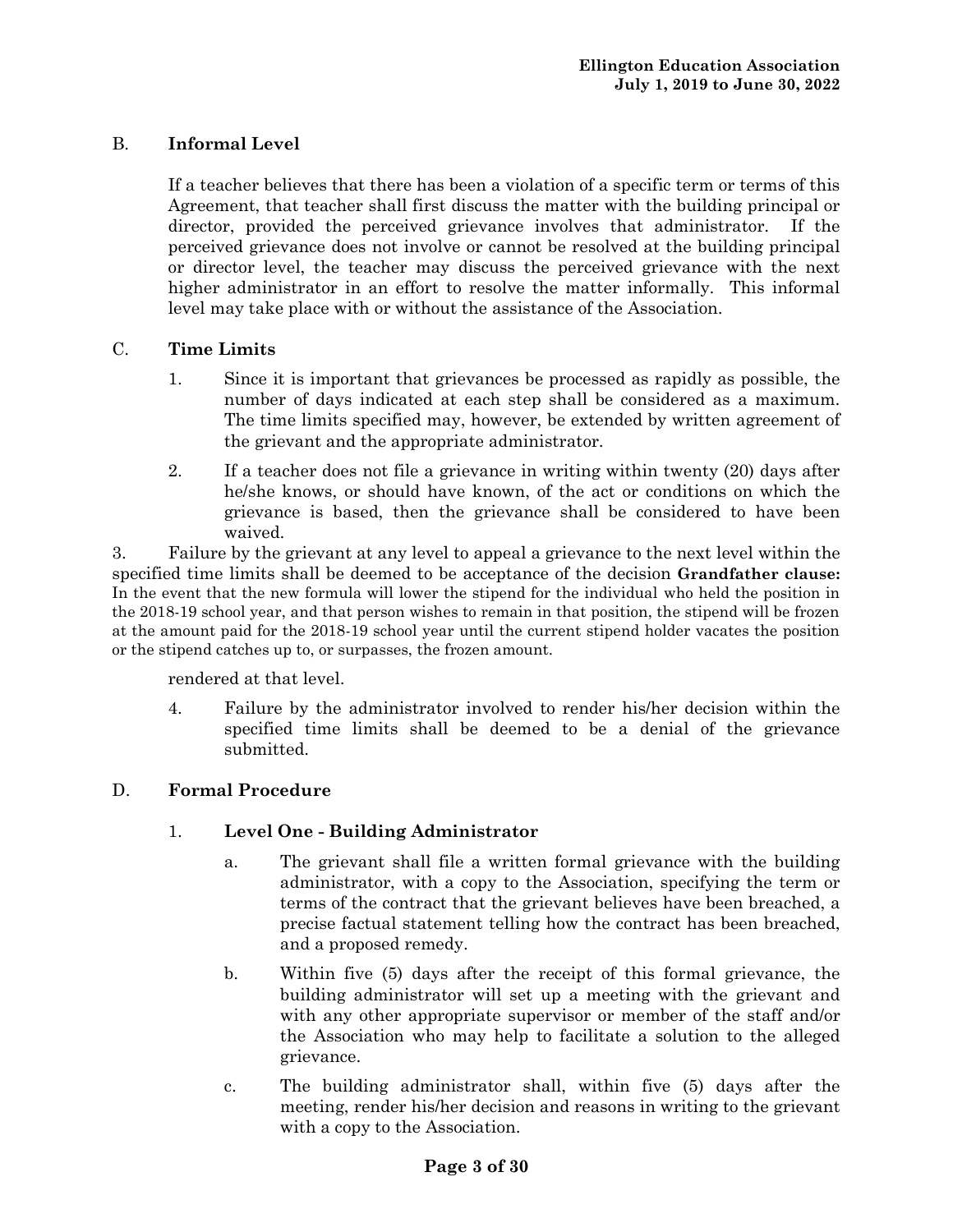d. No settlement or granting of the grievance at this level shall be valid without the written approval of the Superintendent.

# 2. **Level Two - Superintendent**

- a. If the grievant is not satisfied with the disposition of the grievance at Level One, he/she may, within five (5) days after the decision or seven (7) days after the Level One meeting, file the grievance with the Superintendent with a copy to the Association.
- b. The Superintendent shall, within five (5) days after the receipt of the referral, meet with the grievant and any other member of the staff or Association who may be able to facilitate a resolution to the problem.
- c. The Superintendent shall, within five (5) days after such meeting, render his/her decision and the reasons therefor in writing to the grievant and the Association.

# 3. **Level Three - Board**

- a. If the grievant is not satisfied with the disposition of his/her grievance at Level Two, he/she may, within five (5) days after the decision or eight (8) days after the meeting with the Superintendent, file the grievance with the Board with a copy to the Association.
- b. The Board or a Committee thereof shall, within ten (10) days after the receipt of the grievance, meet with the grievant and the Association for the purpose of hearing the grievance.
- c. The Board shall, within five (5) days after such meeting, render its decision and the reasons in writing to the grievant with a copy to the Association.

# 4. **Level Four - Arbitration**

- a. If the grievant is not satisfied with the disposition of the grievance at Level Three, he/she may, within ten (10) days after the decision of the Board, or within ten (10) days after the meeting with the Board, if no decision is issued, submit the grievance to the Association for determination of whether the grievance shall be submitted to arbitration. If the Association determines that a grievance shall be submitted to arbitration, the Superintendent shall be notified of such determination in writing. If the Association and the Superintendent cannot mutually agree upon a single arbitrator to hear the grievance within three (3) days of the notice of intent to submit to arbitration, then the Association and the grievant may submit the grievance to arbitration by filing a demand for arbitration under the Voluntary Labor Arbitration Rules of the American Arbitration Association (A.A.A.). The American Arbitration Association shall then act as the administrator of the proceedings.
- b. The arbitrator shall, within thirty (30) days after the hearing, render the decision in writing to the Board and the Association, setting forth findings of fact, reasoning, and conclusions on the issues submitted.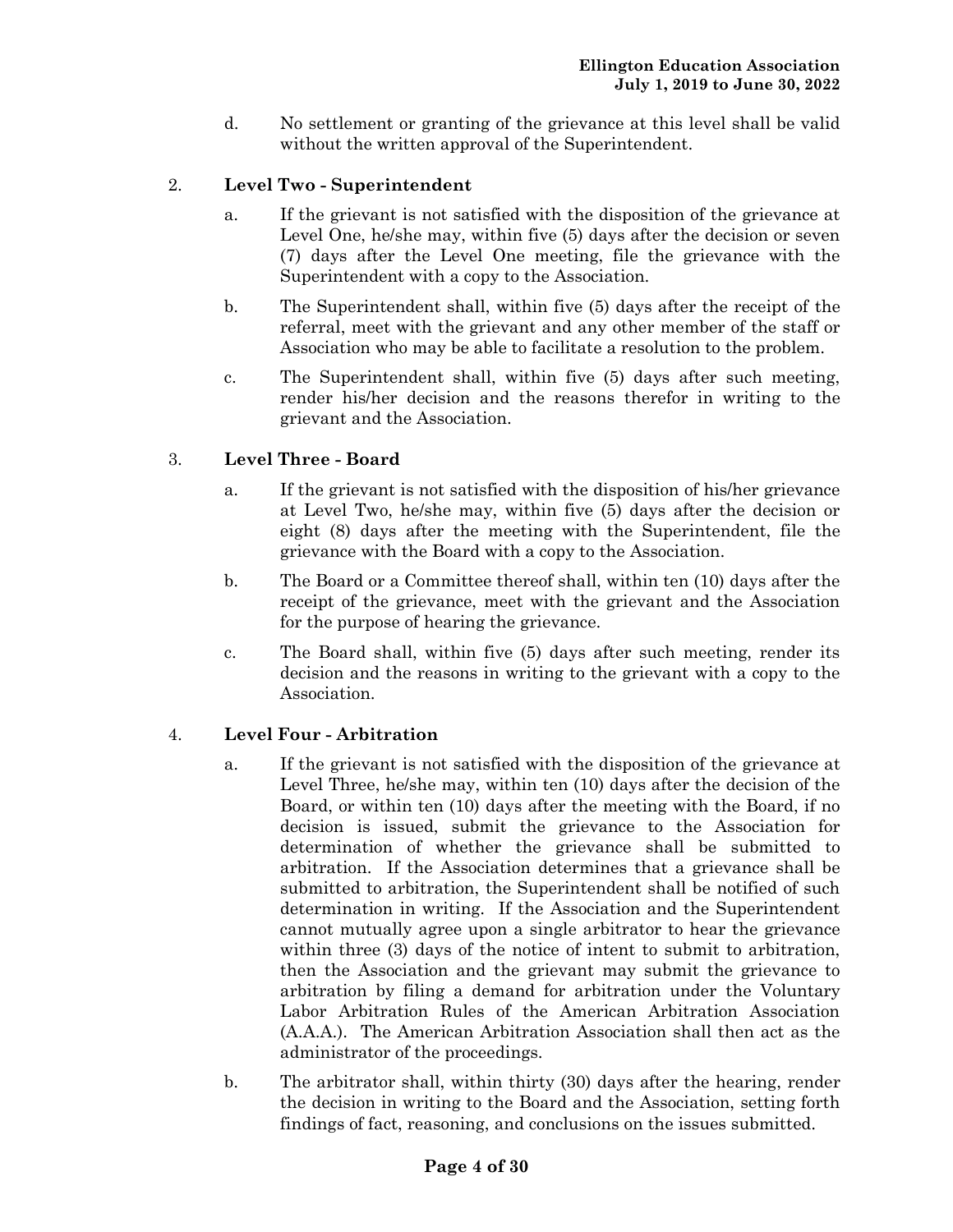- c. The arbitrator shall hear and decide only one (1) grievance at a time. The arbitrator shall decide initially questions of arbitrability. The arbitrator shall not add to, delete from, or modify in any way any of the provisions of the Agreement. The decision of the arbitrator shall be binding upon both parties.
- d. Fees and expenses of the A.A.A. and the arbitrator shall be borne equally by the Board and the Association.

#### E. **Rights of Teachers to Representation**

No reprisals of any kind shall be taken by either party or by any member of the administration against any participant in the grievance procedure by reason of such participation.

#### F. **Miscellaneous**

All documents, communications, and records dealing with the processing of a grievance shall be filed separately from the personnel files of the participants.

## **ARTICLE V BUILDING MEETINGS**

- A. Building meetings shall be those meetings scheduled by the Administration which require attendance of the entire professional staff. Building meetings shall commence within 15 minutes after the close of the students' school day. These meetings will be approximately sixty (60) minutes in duration.
- B. The number of building meetings shall be limited as follows:
	- 1. Entire building meetings shall not exceed fifteen (15) per school year. Additional meetings may take place by mutual consent of the building staff and building administrator.
	- 2. Department or grade-level meetings shall not exceed ten (10) per school year. Additional meetings may take place by mutual consent of the department or grade-level staff and the appropriate administrator.
- C. Building meetings will be called when necessary for school business.
- D. Day or evening school-wide parent conferences at which teacher attendance is mandatory will be scheduled by the Administration in the fall and in the spring of each school year. Parent conference days will be early release days for students. No more than two evenings of parent conferences shall be scheduled in the fall and no more than two evenings of conferences shall be scheduled in the spring. K-6 conferences shall be for a minimum of twenty (20) minutes. Building principals may approve an alternate schedule with shorter conference time as warranted by individual class size. Conferences shall be scheduled on these dates at the discretion of the parents and the teachers. When the parent/teacher conferences are completed, the teacher may leave with the approval of the building principal.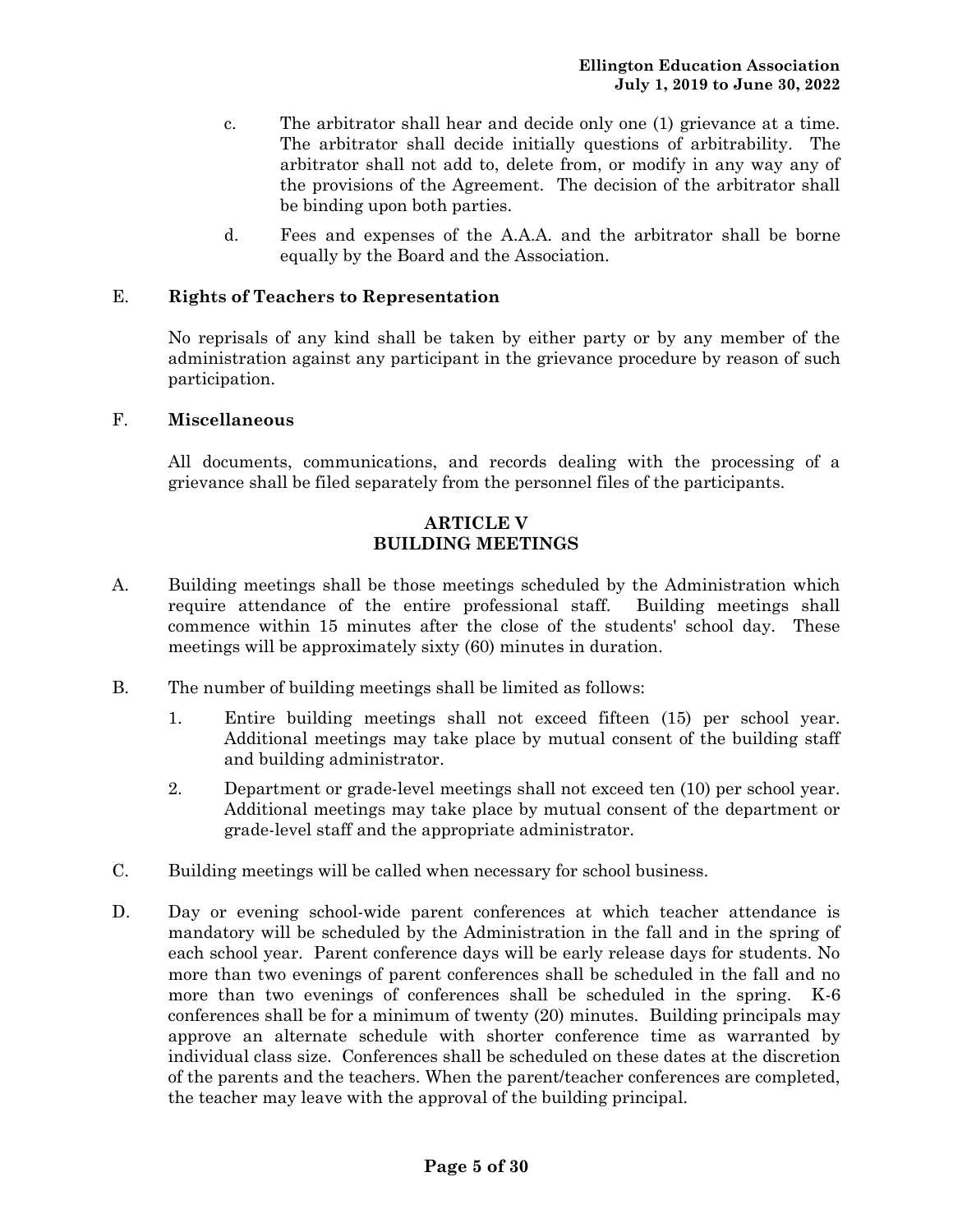- E. Teachers shall be expected to attend two (2) open houses per school year, however, teachers who work in more than one (1) school shall not be required to attend more than four (4) open houses per school year. In the event of a special circumstance, teachers may be required by their building administrator to attend a third open house.
- F. A calendar shall be developed by the administration by September 18 of each school year for the purpose of scheduling building meetings for the current school year.

#### **ARTICLE VI TEACHER ASSIGNMENTS**

A. Secondary teachers shall be responsible for not less than three (3) preparations per day unless scheduling permits otherwise.

#### B. **Number of Classes**

Secondary teachers will be assigned to teach no more than five (5) classes per day. A teacher may elect to teach a sixth (6th) class in place of an assigned building duty. Such sixth (6th) class will be for the duration of the current school year. In emergency situations or unforeseen vacancies, a teacher may elect to teach a sixth (6th) class in lieu of a planning period. This volunteer emergency assignment will not exceed thirty (30) school days: The time may be mutually extended by agreement of the Association and the Superintendent. The teacher accepting this sixth (6th) assignment will be paid at the rate of compensation based upon pro-rating of 1/8th of that teacher's current annual salary.

- C. All teachers will be assigned to positions by the Superintendent upon the recommendation of the principal. Teacher preferences for changes in assignment will be considered. The following criteria will be used in determining the assignment of teachers.
	- 1. certification
	- 2. experience/qualification in the area of certification
	- 3. total contractual experience in the school system
- D. Teachers shall receive their tentative teaching assignments from the building administrator as soon as they are known, normally not beyond one week before the close of the current school year or the approval of the next school year's annual budget, whichever occurs later.
- E. In the event of a change in circumstances or conditions during the months of July or August, such as resignations, deaths, promotions, leaves of absence or student enrollment, such assignments may be changed only as required thereby, with immediate notice in writing to the teacher(s) affected.
- F. Teachers' requests for a change of assignments shall be submitted in writing to the appropriate administrator no later than April 15, unless an opening occurs after that date.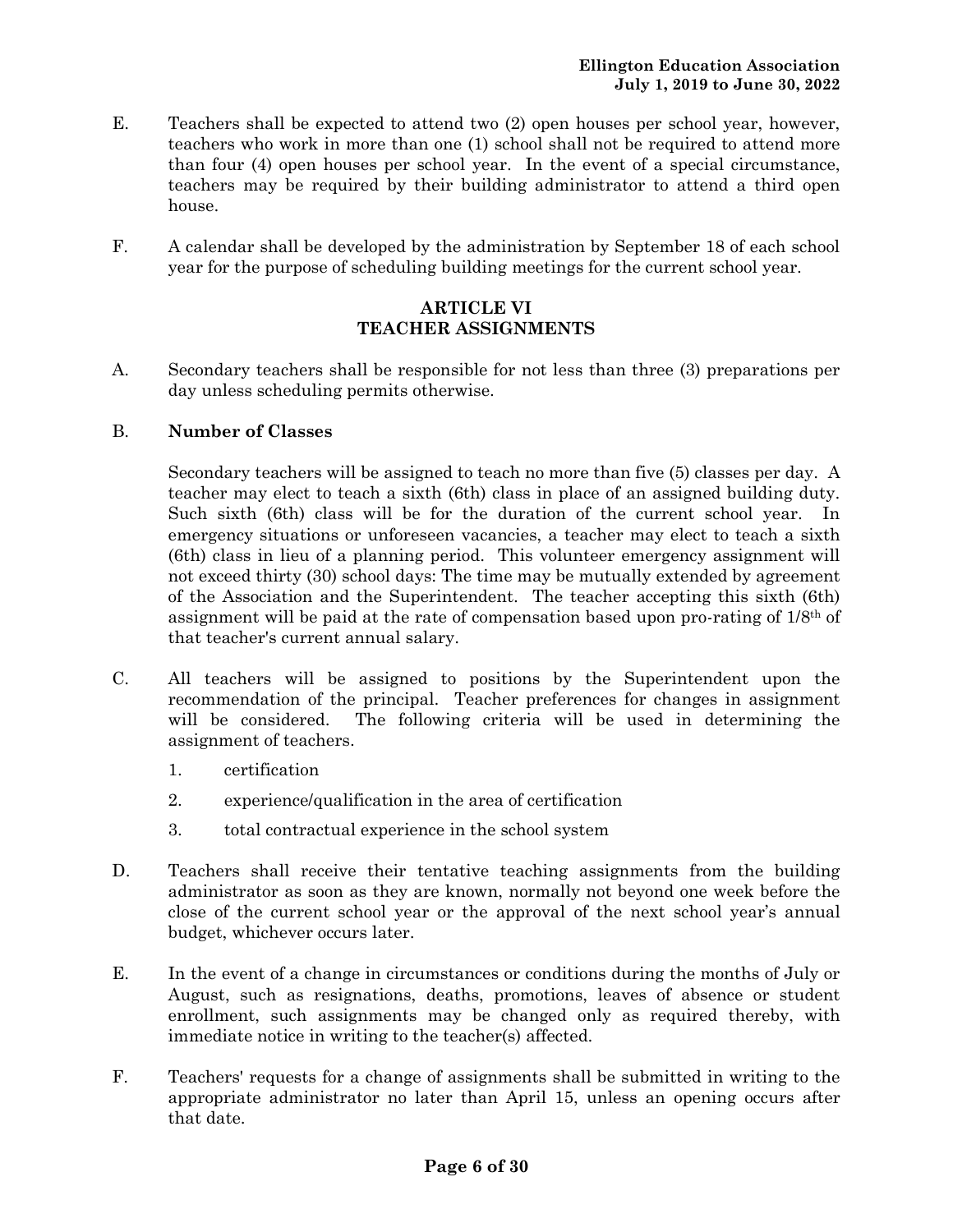#### **ARTICLE VII TRANSFER PROCEDURES**

Teachers' requests to transfer to another building shall be submitted in writing to their building administrator with a duplicate to the Superintendent not later than April 15. When an involuntary transfer is made, the Superintendent will meet with the affected teacher upon request, and the Association, if requested by the teacher, to explain the reasons for the transfer.

#### **ARTICLE VIII FILLING OF VACANCIES**

The Superintendent will post information in each building concerning all certified, professional vacancies within ten (10) school days after it is determined the position is to be filled, except during the summer vacation. Teachers wishing consideration for vacancies occurring during the summer shall leave notice and stamped, self-addressed envelopes with the Superintendent.

#### **ARTICLE IX REDUCTION IN FORCE**

### A. **Teacher Reduction**

- 1. When action must be taken to reduce the number of teachers, the Board, through the Superintendent, will meet with the Association to discuss the effects of the reduction in force.
- 2. Should it become necessary to dismiss teacher(s) because of the elimination of positions, determination of those who are to be released is to be in the following order:
	- a. Tenure and certification status:
		- i. Volunteer retirements, transfers, resignations
		- ii. Certified, non-tenured teachers
		- iii. Certified, tenured teachers
	- b. Other criteria:
		- i. A tenured teacher may be dismissed because of elimination of position only if there is no other position for which the tenured teacher is qualified. In order to be qualified to displace another teacher or to be transferred to an open position, a tenured teacher must be certified to hold such a position and be able to show evidence of qualification for such position as determined by the Superintendent.
		- ii. Within the separate categories of tenured and non-tenured teachers, dismissal because of elimination of position will be based on seniority as determined by the total number of years of contractual service as a certified teacher in the Ellington School System, provided, however, that in order to displace another teacher on the basis of seniority, a teacher must be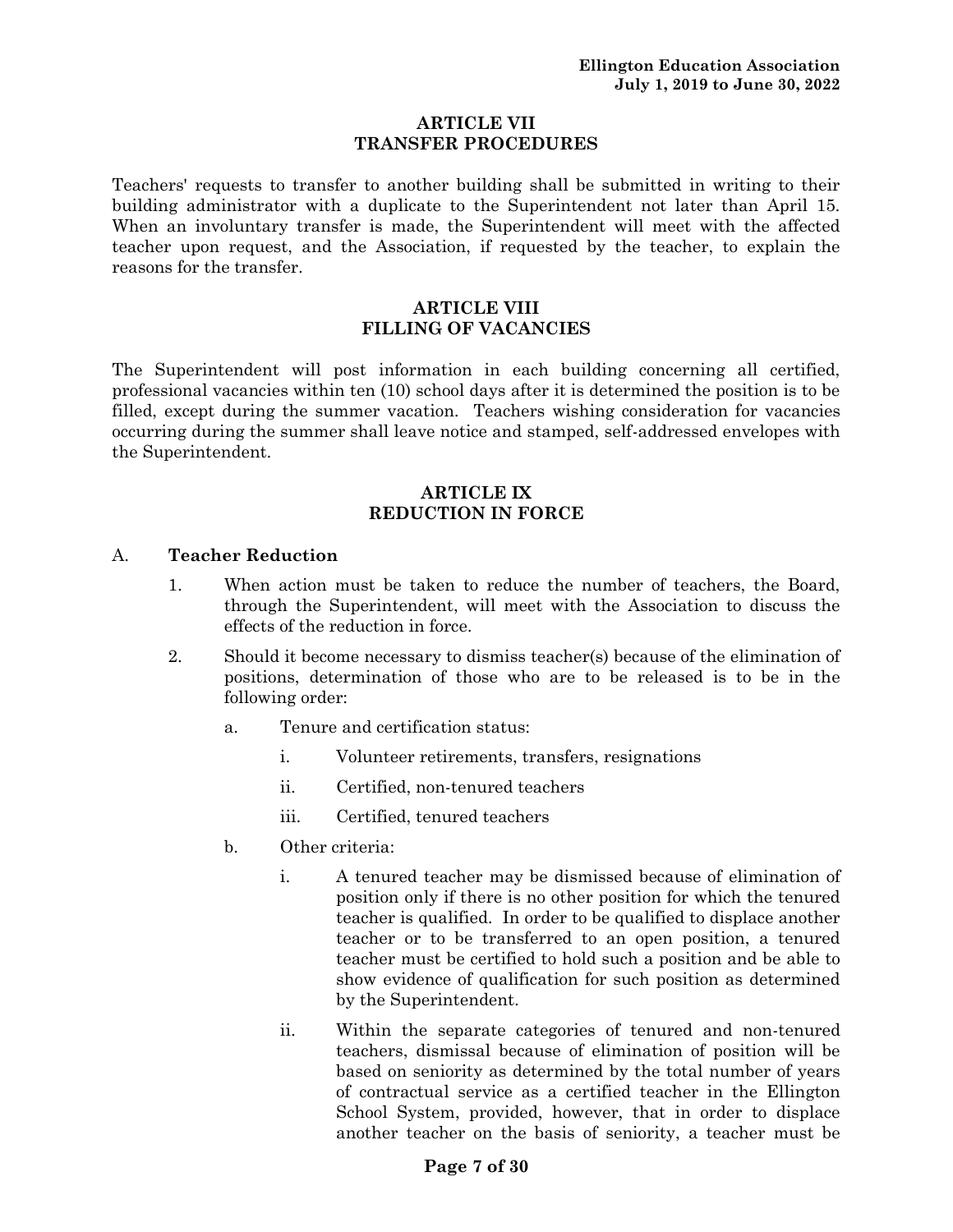certified to hold the position of the teacher to be displaced and be able to show evidence of qualification for such position as determined by the Superintendent. Part-time service will be credited as that portion of full-time salary received (for seniority).

- iii. When it becomes necessary to choose between or among several qualified teachers of equal seniority, the following shall be considered:
	- (a) Total contractual experience in the system (starting with the date the contract was signed)
	- (b) Experience in area of certification
	- (c) Degree status.
- 3. Reduction in force decisions shall be governed by the provisions of Connecticut General Statutes Section 10-151 and shall not be subject to the grievance and arbitration provisions of this Agreement.

### B. **Recall**

- 1. The name of any teacher whose services have been terminated because of the elimination of a position or a reduction in teachers shall be placed upon a reappointment list and remain on such list for two (2) years, provided such teacher does not refuse a reappointment and provided such teacher applies in writing by registered mail for retention of his/her name on said list on or before June 1 of each year subsequent to his/her termination.
- 2. Any teacher on the recall list shall receive a written offer of reappointment at least thirty (30) days prior to the date of reappointment. The teacher shall accept or reject the appointment in writing within ten (10) days. If he/she accepts the appointment, he/she shall receive a written contract at least fifteen (15) days prior to the effective date of reemployment, where possible.
- 3. The order of recall will be based on the application of teacher reduction in  $A.2.b.(3)$  (a), (b), (c).
- 4. No new teacher shall be hired in a subject area or grade level unit until all teachers on the recall list from that subject area or grade level have been recalled or have declined the opening.
- 5. No new teacher shall be hired in a subject area or grade level before teachers on the recall list from other subject areas or grade levels who may be qualified and who possess the necessary certification are recalled or have declined that opening.
- 6. Teachers being recalled shall be placed on a rehire list as determined by a Committee for Separation and approved by the Board.
- 7. The separation of a teacher pursuant to this procedure will not affect any fringe benefits earned and/or accumulated, or benefits to be earned and/or accumulated when reemployed, with the exception of salary schedule increments and years of service as applied to teachers' retirement.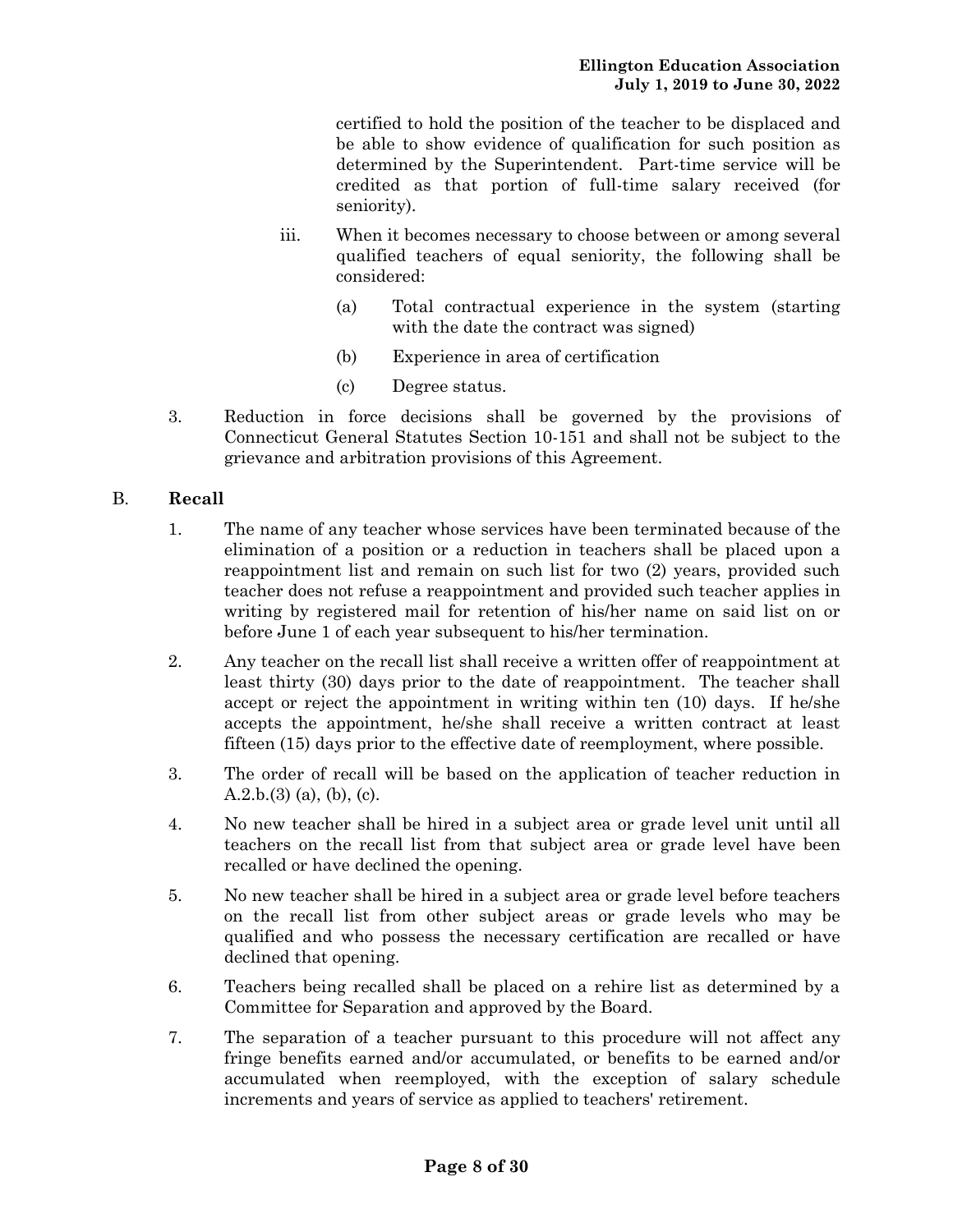8. The Committee for Separation shall consist of the Superintendent, the building administrator of the school involved and three (3) Association representatives representing the secondary or elementary levels, dependent upon those teachers to be terminated. The Superintendent and the building administrator will each have one (1) vote while the three Association representatives will totally have one (1) vote.

### **ARTICLE X WORKING CONDITIONS**

- A. Teachers will be excluded from cafeteria supervision, except where required by special education programs or other legal mandates.
	- 1. Teachers who volunteer to be cafeteria supervisors shall be paid an incentive as established by Article XXIII.
	- 2. In emergency situations, teachers who volunteer or are assigned will be paid \$12.50 per situation.
- B. Secondary school teachers may be assigned cafeteria study hall. Should the number of students exceed fifty (50), a second teacher shall be assigned.
- C. The teacher mileage rate shall be the IRS rate.
	- 1. The approved mileage rate also applies to teachers who travel between schools as a part of their normal teaching assignment.
	- 2. Teachers shall be paid mileage for any Board approved, school-related activity requiring a return trip, except for parent conferences and open houses. Excluded are teachers who receive a stipend for school-related activities or who are otherwise paid by the Board for serving at a school function.
- D. Teachers who are involved in EIP/SAT, PPT, CPPT or Safety Committee meetings which extend one hour beyond the teacher workday will be compensated at the rate of \$19.00 per hour, or fraction thereof.
- E. Elementary teachers shall be excluded from playground duty. Teachers shall selfdirect this recess time tutoring students, communicating with parents and/or planning for instruction.
- F. All extra-duty assignments will be assigned to staff as equally as possible.
- G. Kindergarten teachers shall be assigned at least one preparation period per day, contiguous to the teachers' lunch period, of a minimum of twenty-five (25) minutes.

# **ARTICLE XI DUTY-FREE LUNCH**

A. All PreK-6 teachers shall have an uninterrupted, duty-free and meeting-free lunch period daily of at least twenty-five (25) minutes duration.

### **Page 9 of 30**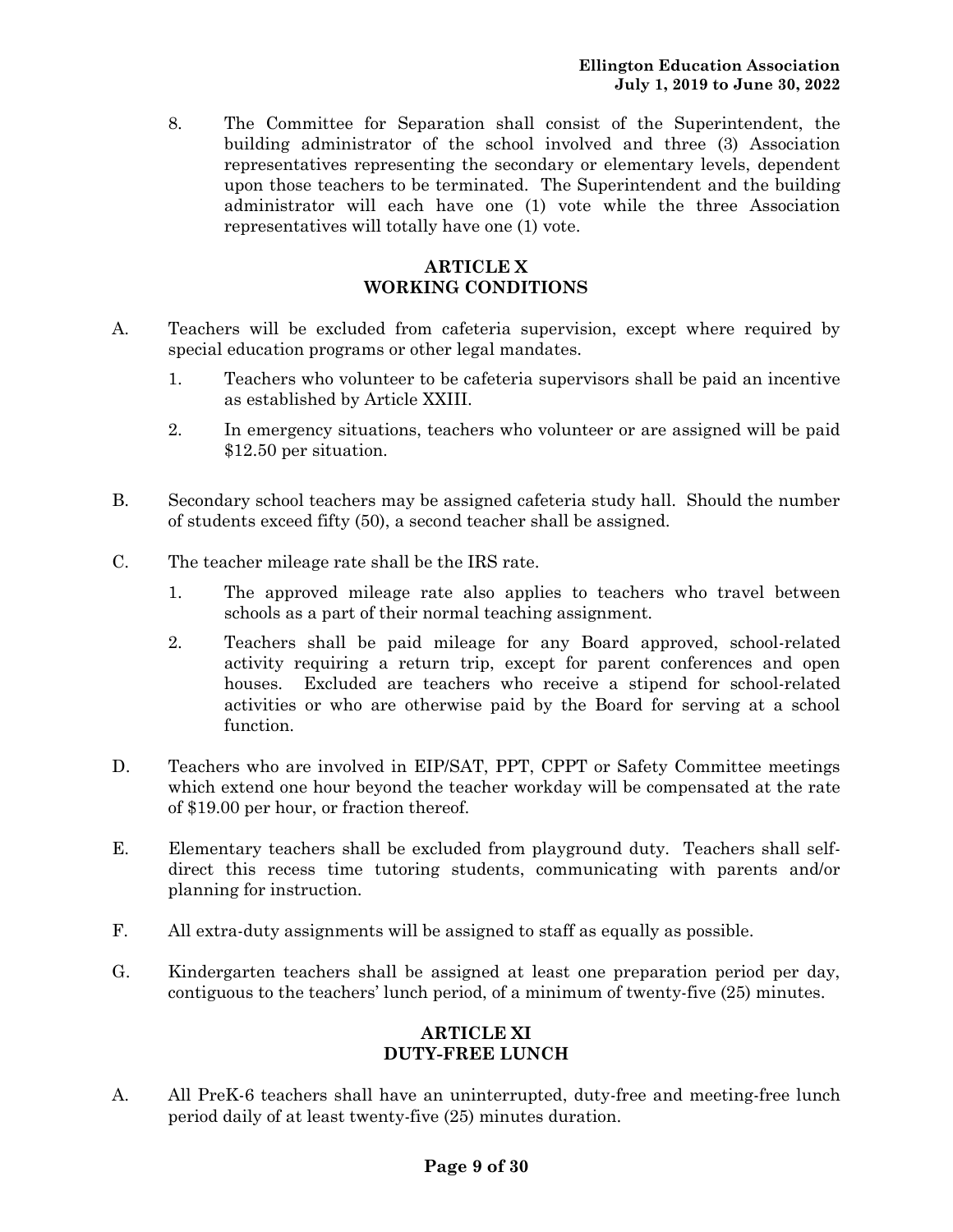- B. All 7-12 teachers shall have duty-free lunch periods at least the length of the students' lunch period.
- C. It is understood that teachers are free to leave the school during their lunch period, after informing the office.

#### **ARTICLE XII TEACHERS' WORKDAY**

- A. The teacher workday shall extend thirty-five (35) minutes beyond the student school day as established by the Board. The Superintendent, upon the recommendation of the building principal and with suggestions from the teachers at a particular building, may adjust the amount of time before or after the student school day.
- B. If the Board lengthens the workday beyond seven (7) hours and fifteen (15) minutes, the Board and the Association will negotiate over the impact of such change.

#### **ARTICLE XIII EMPLOYMENT YEAR**

If the Board lengthens the scheduled work year of teachers beyond one hundred and eightyseven (187) days, the Board and the Association will negotiate over the impact of such change.

#### **ARTICLE XIV VACATIONS**

Teachers shall have all vacation time designated as "School Vacation" in the annual calendar adopted by the Board.

#### **ARTICLE XV CLASS SIZE**

When classroom size or composition reaches a level which, in the opinion of the teacher, is considered detrimental to the learning process, it shall be brought to the attention of the building principal. No specific class size or composition shall automatically require the assignment of a teacher aide or the reassignment of students and/or teachers. If a satisfactory solution cannot be reached, the teacher may bring the problem to the attention of the Superintendent. It is expected that action on class size or composition will be initiated immediately and time frames will be reduced in order to reach a satisfactory solution in the shortest time possible. Should the Board consider a policy regarding class size or composition, the Association shall be consulted and allowed to provide input to the Board before adoption of the Policy.

#### **ARTICLE XVI TEACHER FACILITIES**

A. Space will be provided in which floating teachers may safely store instructional materials and supplies.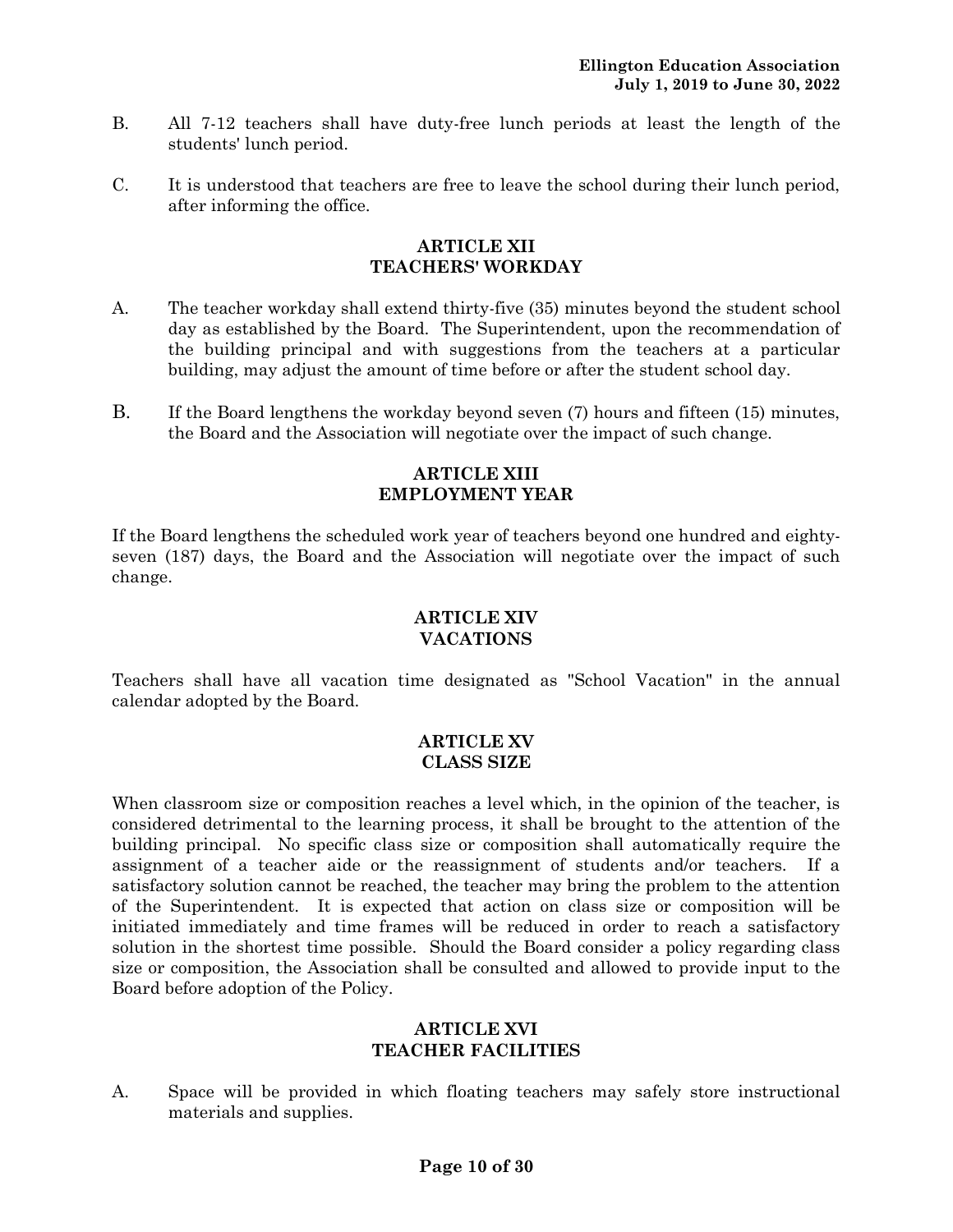- B. The Board and the Association agree that each school shall have the following facilities:
	- 1. An appropriately furnished room to be used as a faculty lounge.
	- 2. A work area containing a photo copier and equipment to aid in the preparation of instructional materials will be provided for teacher use.
	- 3. Well-lighted and clean restrooms for teachers with separate facilities for men and women.
	- 4. Parking space of adequate portion and convenience of location at each school.
	- 5. A telephone for teachers' use shall be provided, located to ensure confidentiality.
	- 6. Classrooms shall be uniformly equipped with, but not limited to, necessary articles; such as, a teacher's desk, file cabinet, clock, and chalkboard.

#### **ARTICLE XVII PART-TIME TEACHERS**

- A. Teachers who work less than full-time shall receive sick leave equivalent to fifteen (15) of their contracted workdays.
- B. Part-time service will be credited as that portion of full-time salary received (for seniority).
- C. In accordance with Article XXV, G. *Other Leave*, a teacher who is designated as less than full-time shall be authorized up to three (3) of his/her contracted work days' leave with pay annually and shall not accumulate.
- D. A teacher who is designated as less than .5 shall receive insurance benefits on a copay basis with the Board paying fifty (50) percent of its normal share of the premium and the teacher paying the remaining portion of the premium.

#### **ARTICLE XVIII SUBSTITUTES**

- A. The Board will make every effort to employ substitutes in cases of teacher absences, including absences of specialists. In the event a substitute is not employed or is unable to cover an absent teacher's full schedule, teachers will be expected to cover another's class when it is absolutely necessary.
- B. A teacher may advise the building administrator of his/her preference for substitutes.

#### **ARTICLE XIX PROFESSIONAL GROWTH AND DEVELOPMENT**

A. All teachers will be required to participate in accordance with the professional growth and development plan approved by the Board and filed with the State Board of Education pursuant to Connecticut General Statutes as amended.

### **Page 11 of 30**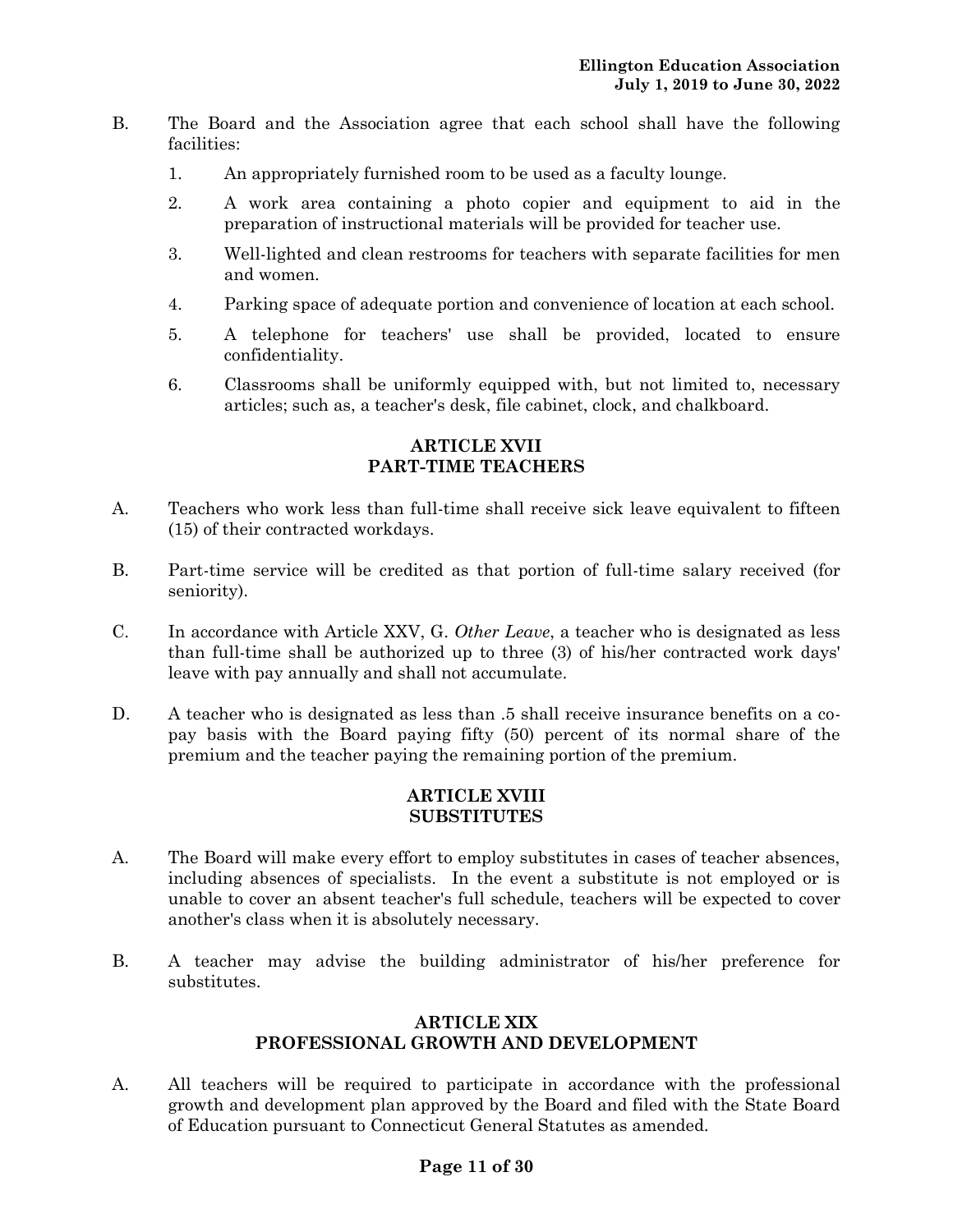- B. Teachers will be reimbursed for each course necessary to teach new curriculum as required by the administration in an amount not to exceed the cost per credit hour rate set by the University of Connecticut.
- C. The teachers' conference account shall be set with a distribution to be determined by the Superintendent according to need.
- D. Tuition payment equivalent to the rate charged by the University of Connecticut will be reimbursed to teachers for any course taken in related subject areas not leading to a degree or salary change and with prior approval of the Superintendent of Schools. Payment is to be made upon verification of successful completion of said course along with a paid tuition receipt.

# **ARTICLE XX INCENTIVES - GRANTS**

A. The Board will offer an incentive bonus to any teacher(s) who develops, prepares, submits, and receives approval for a competitive grant which will provide benefits to either the school system or children, if allowable in the approved grant application.

### **ARTICLE XXI PAYROLL**

### A. **Payroll Procedure**

1. Payroll checks are to be issued to returning teachers on the first regular payroll date upon their return to work. All teachers will then be paid biweekly with the final paycheck issued on the last day of school. No later than May 1 of each year, each teacher shall notify the Board of the payment option(s) desired for the following year.

### **OPTIONS ARE AS FOLLOWS:**

- a. Biweekly checks for ten (10) months with no balloon check
- b. Biweekly checks for ten (10) months with a balloon check
- c. Teachers may choose direct deposit at any banks of the teacher's choice.
- 2. Teachers hired after August 31 will make special arrangements for the first paycheck with the business office but shall be paid by the second payday.
- 3. Any coach or supervisor of an approved extracurricular activity or sport shall have a full compensation check prepared by the Business Office on the next pay period following the conclusion of the regular season (as determined by the Connecticut Interscholastic Athletic Conference (C.I.A.C.)) or the conclusion of the extracurricular activity as determined by the principal. The compensation check shall be given to the coach or supervisor when the Principal acknowledges in writing to the Business Office, that all obligations have been satisfactorily met.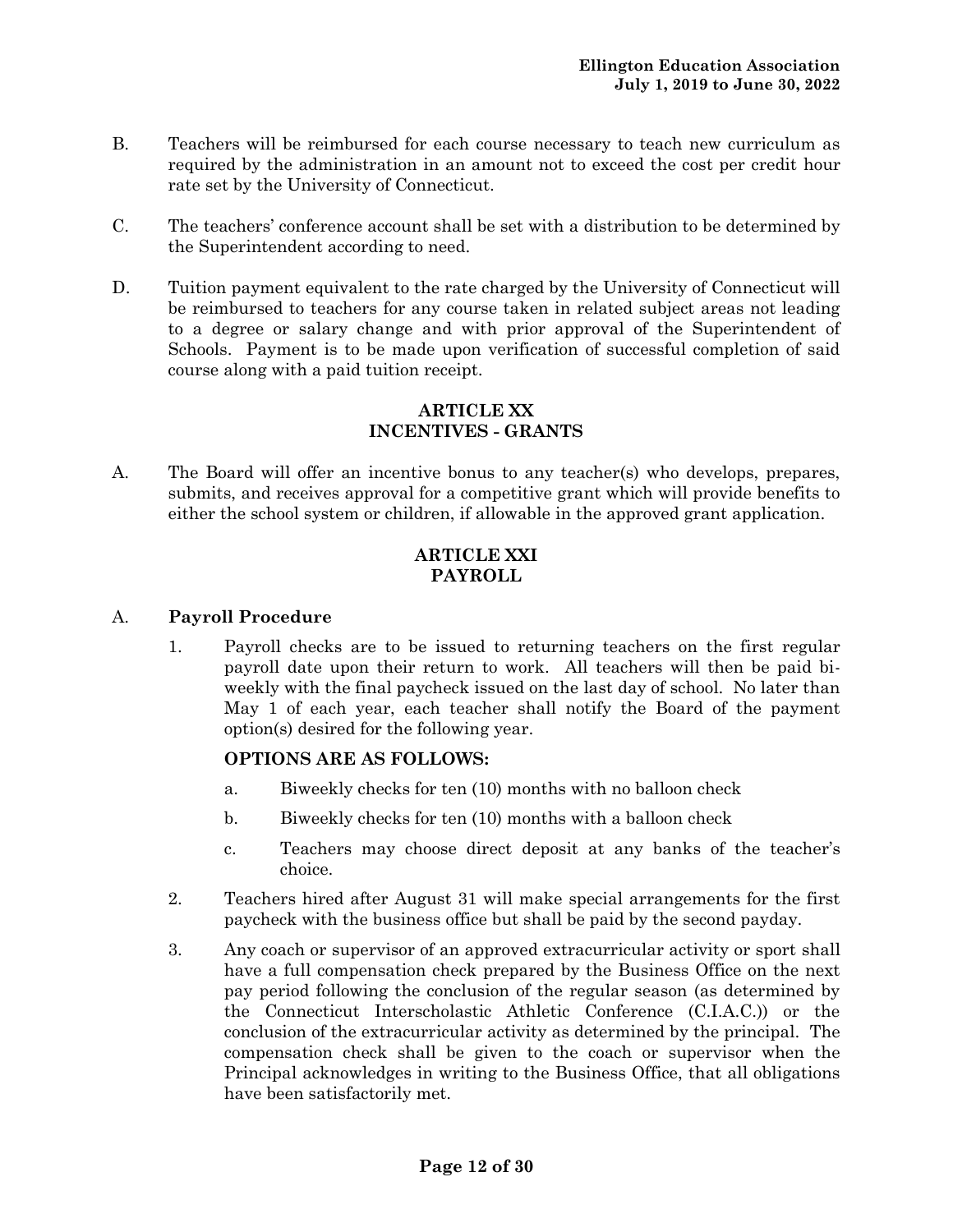4. Teachers receiving compensation for approved nonteaching professional duties performed throughout the school year, will have his/her stipend prorated and included in his/her biweekly check.

# B. **Deductions**

- 1. The Board agrees to provide payroll deductions for insurance for those teachers filing the appropriate form no later than September 20.
- 2. The Board further agrees to provide payroll deductions for Association dues to be deducted twice a month in equal portions during the months of September through May. The Board agrees to forward to the Association treasurer, each month, a check for the amount of money deducted during that month, with the final payment being made prior to the last day of school.
- 3. The Board agrees to provide biweekly payroll deductions during the months of September through June for annuities for those teachers who file the appropriate form indicating the amount to be deducted at least three (3) weeks prior to the first of the month in which the deductions are to begin. Annuity deductions shall be electronically submitted on or before the payroll date and will be deposited in the appropriate accounts in a timely manner.
- 4. Long-term disability insurance and tax-sheltered annuities will be deducted by the Board for those teachers who, at their expense, choose to enroll in the plan.
- 5. Teachers' reimbursements for medical and child-care expenses from the IRS allowable pre-tax account shall be reimbursed in a timely manner. A schedule for reimbursements shall be provided by the Board at the beginning of each school year.

#### **ARTICLE XXII SALARIES**

- A. The placement of any new teacher on a particular step on the teacher salary schedule shall be determined by the Superintendent, taking into consideration the following:
	- 1. Degree status.
	- 2. Teaching experience in public, private, and military dependents' schools.
	- 3. Up to four (4) years credit for military service.
	- 4. Up to four (4) years credit for actual years of equivalent or related experience outside education at the discretion of the Superintendent.
- B. For purposes of definition relative to degree status, the following shall apply:

| 1. Bachelor's: | A baccalaureate degree earned at an accredited college |
|----------------|--------------------------------------------------------|
|                | or university.                                         |
| $2$ Master's.  | A master's degree earned at an accredited college or   |

2. **Master's:** A master's degree earned at an accredited college or university.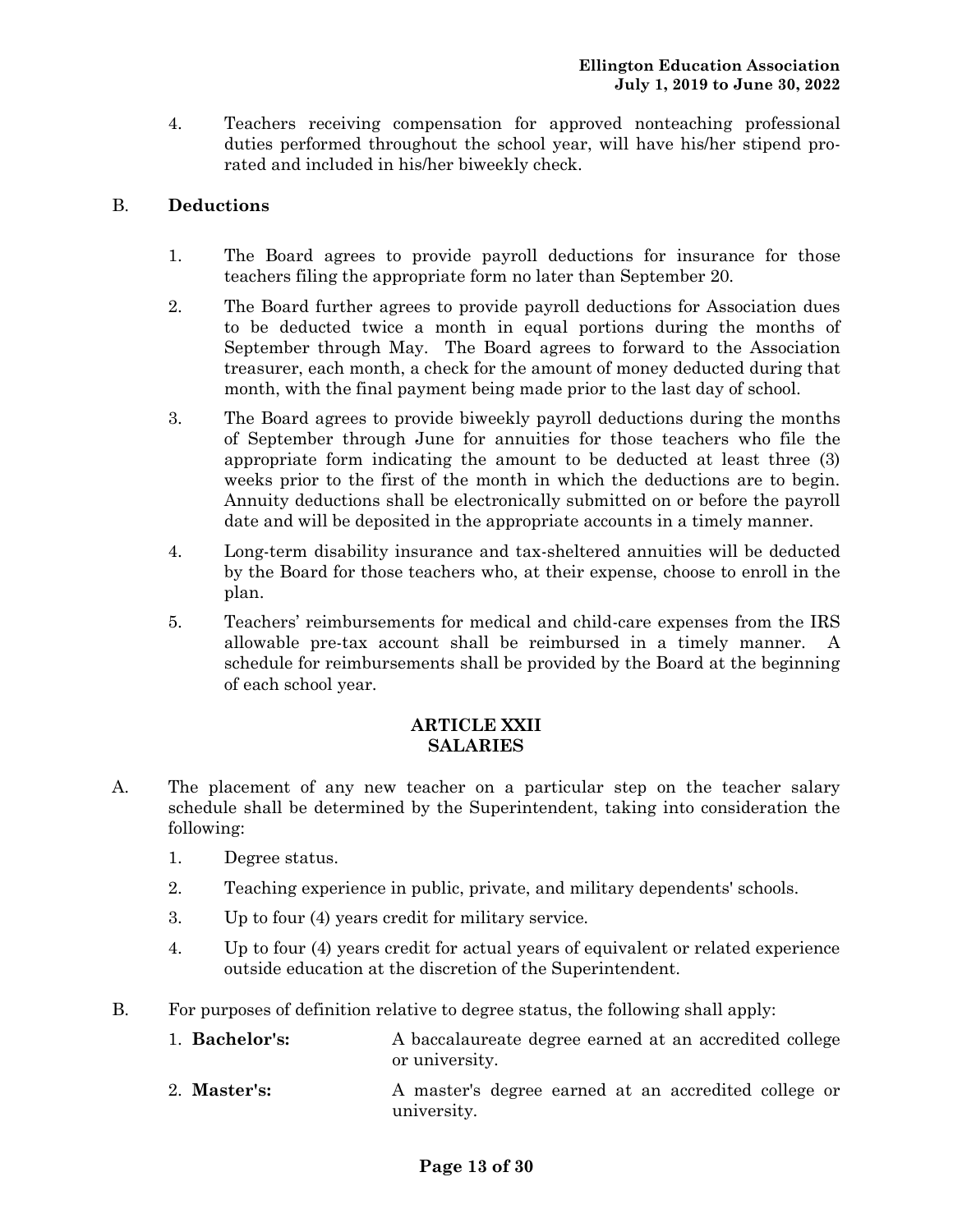- 3. **Bachelor's + 30:** Thirty (30) graduate credits earned at an accredited college or university in a **planned** program, as approved by the Superintendent. These credits are to be counted only if earned subsequent to the completion and awarding of the bachelor's degree.
- 4. **Master's + 30:** Thirty (30) graduate credits earned at an accredited college or university in a **planned** program, as approved by the Superintendent. These credits are to be counted only if earned subsequent to the completion and awarding of the master's degree.
- 5. **Sixth Year:** The sixth year shall constitute a **planned** and approved (by the Superintendent) program at an accredited college or university resulting in the award of a Sixth Year Certificate or a Certificate of Advanced Graduate Study (CAGS), or a second master's degree.
- 6. **Ph.D./Ed.D.:** A doctor's degree earned at an accredited college or university and approved by the Superintendent for salary credit.
- C. Salary credit for earning an additional recognized degree or planned program in an educational field allied with the individual teacher's present or potential teaching/administrative assignment within the district shall be granted effective in the school year following the completion of the degree or planned program providing:
	- 1. Notification in writing of pending degree/planned program completion is made to the Superintendent's office **prior** to December 1 for salary adjustment in the following school year.
	- 2. A certificate of successful completion or degree and all appropriate transcripts are received by the Superintendent from the institution at which the degree/planned program is earned or at which the credits are taken. In the event the supportive data is delayed, the adjustment will be retroactive to the effective date of the contract.
- D. When a teacher has been placed on Intensive Assistance evaluation status for a second consecutive school year, the Board may, upon recommendation of the Superintendent, withhold a teacher's annual increment and/or salary increase.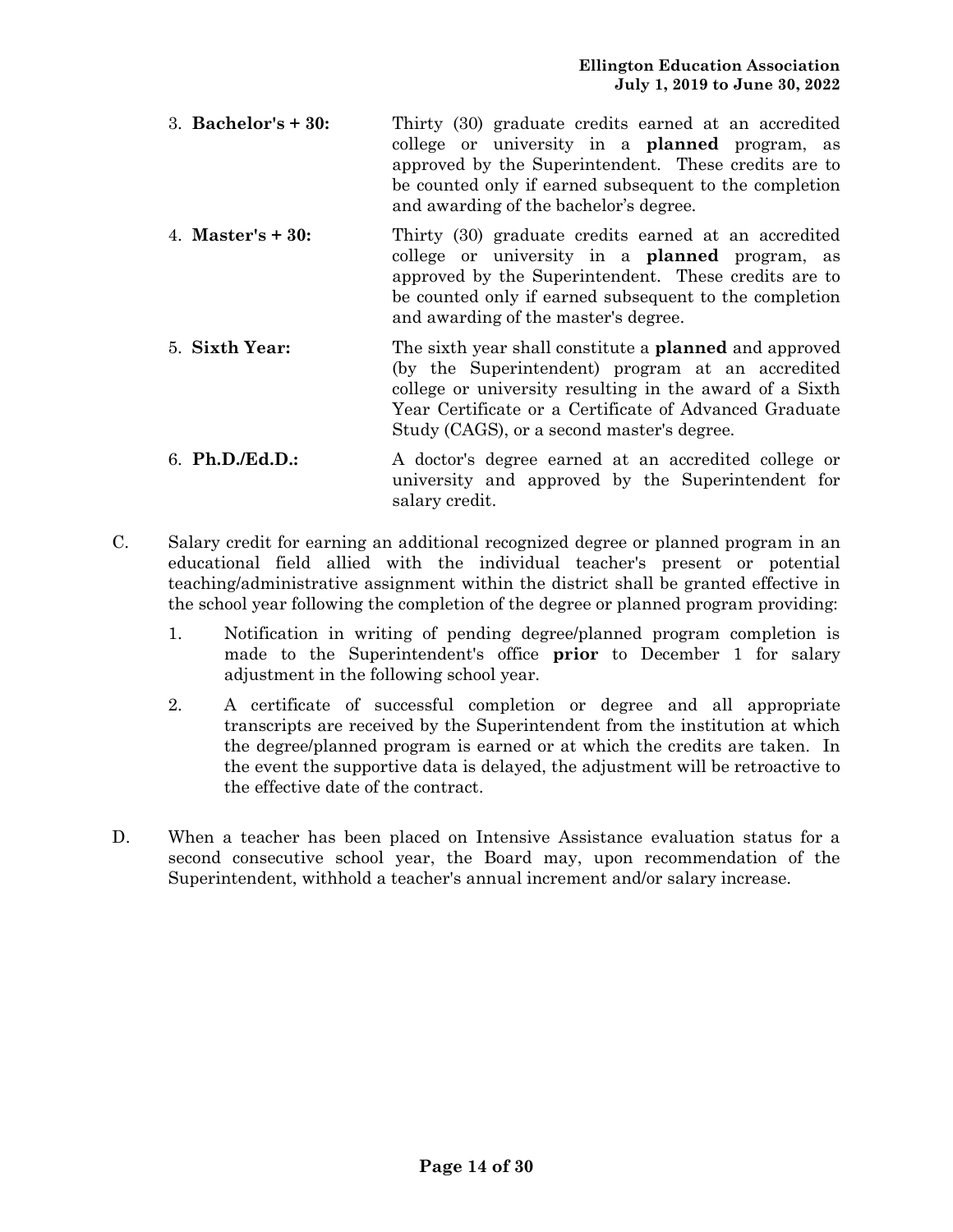# **E. SALARY SCHEDULES**

# **Ellington Public Schools**

# **2019-20 Teacher Salary Schedule**

| ${\bf Step}$     | BA       | MA/BA+30 | 6th YR/MA+30 | Ph.D.     |
|------------------|----------|----------|--------------|-----------|
| 1                | \$47,532 | \$50,558 | \$53,527     | \$58,905  |
| $\bf{2}$         | \$48,509 | \$51,593 | \$54,624     | \$60,113  |
| $\bf{3}$         | \$50,555 | \$54,728 | \$58,084     | \$63,618  |
| $\boldsymbol{4}$ | \$52,603 | \$57,864 | \$61,539     | \$67,124  |
| $\bf{5}$         | \$54,653 | \$61,000 | \$64,995     | \$70,629  |
| $\boldsymbol{6}$ | \$56,698 | \$64,136 | \$68,452     | \$74,136  |
| 7                | \$58,746 | \$67,272 | \$71,908     | \$77,642  |
| 8                | \$60,794 | \$70,411 | \$75,364     | \$81,146  |
| 9                | \$62,840 | \$73,546 | \$78,822     | \$84,654  |
| 10               | \$64,980 | \$76,682 | \$82,278     | \$88,161  |
| 11               | \$67,030 | \$80,119 | \$86,033     | \$91,963  |
| 12               |          | \$84,920 | \$91,108     | \$97,176  |
| 13               |          | \$87,952 | \$94,542     | \$100,866 |

Teachers will not move on step for the 2019-20 contract year.

# **2020-21 Teacher Salary Schedule**

| <b>Step</b>      | BA       | MA/BA+30 | 6th YR/MA+30 | Ph.D.     |
|------------------|----------|----------|--------------|-----------|
| $\bf{3}$         | \$50,555 | \$54,728 | \$58,084     | \$63,618  |
| $\boldsymbol{4}$ | \$52,603 | \$57,864 | \$61,539     | \$67,124  |
| $\bf{5}$         | \$54,653 | \$61,000 | \$64,995     | \$70,629  |
| 6                | \$56,698 | \$64,136 | \$68,452     | \$74,136  |
| 7                | \$58,746 | \$67,272 | \$71,908     | \$77,642  |
| 8                | \$60,794 | \$70,411 | \$75,364     | \$81,146  |
| 9                | \$62,840 | \$73,546 | \$78,822     | \$84,654  |
| 10               | \$64,980 | \$76,682 | \$82,278     | \$88,161  |
| 11               | \$67,030 | \$80,119 | \$86,033     | \$91,963  |
| 12               |          | \$84,920 | \$91,108     | \$97,176  |
| 13               |          | \$88,831 | \$95,487     | \$101,874 |

Teachers who are not on top step will move one step at the commencement of the 2020-21 contract year.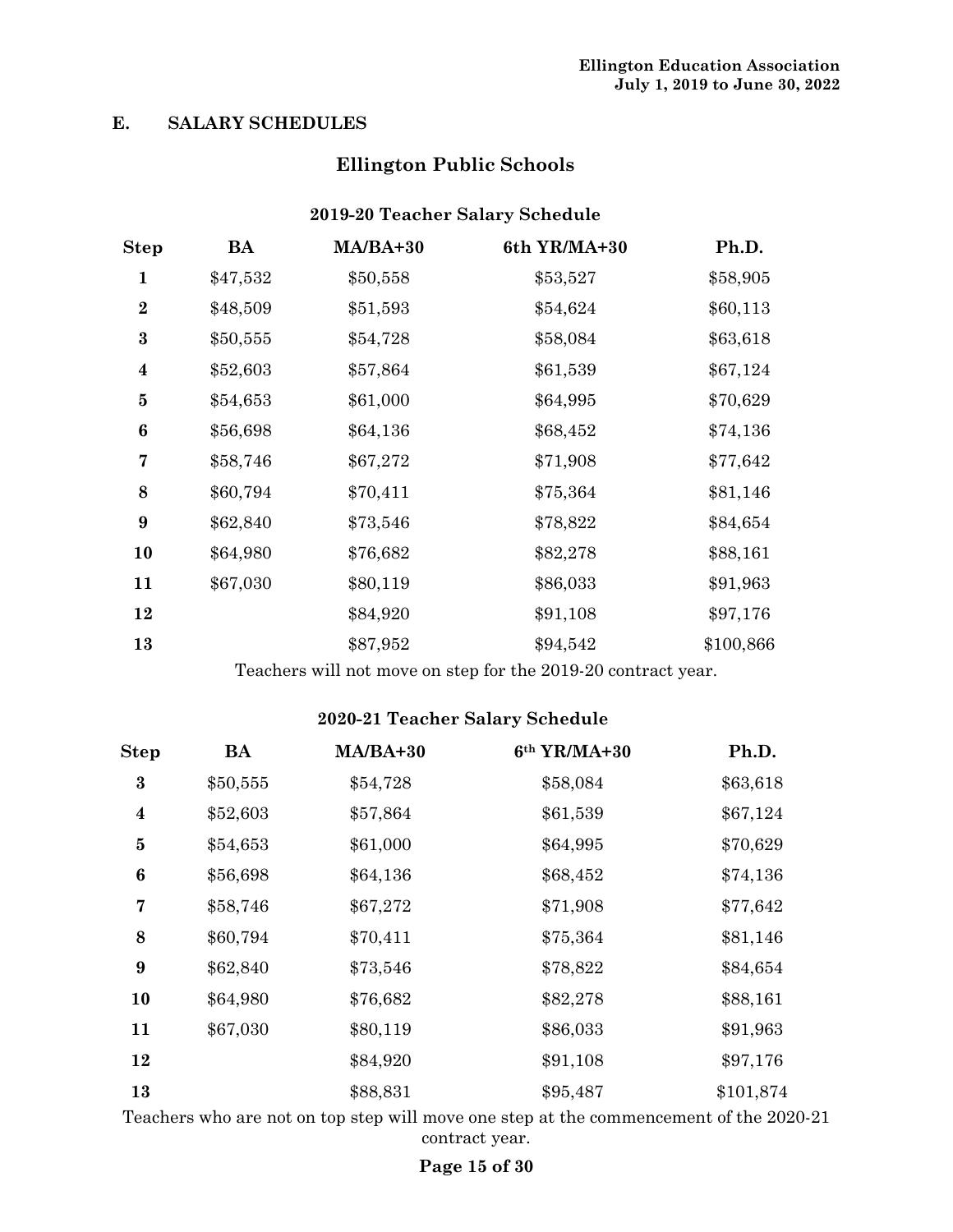# **E. SALARY SCHEDULES** (cont.)

# **Ellington Public Schools**

# **2021-22 Teacher Salary Schedule**

| ${\bf Step}$     | <b>BA</b> | MA/BA+30 | 6th YR/MA+30 | Ph.D.     |
|------------------|-----------|----------|--------------|-----------|
| $\bf{3}$         | \$50,627  | \$54,806 | \$58,166     | \$63,708  |
| $\boldsymbol{4}$ | \$52,678  | \$57,947 | \$61,627     | \$67,219  |
| $\bf{5}$         | \$54,730  | \$61,086 | \$65,087     | \$70,729  |
| 6                | \$56,779  | \$64,227 | \$68,549     | \$74,242  |
| 7                | \$58,829  | \$67,368 | \$72,011     | \$77,753  |
| 8                | \$60,880  | \$70,511 | \$75,471     | \$81,262  |
| 9                | \$62,930  | \$73,651 | \$78,934     | \$84,774  |
| 10               | \$64,980  | \$76,791 | \$82,395     | \$88,286  |
| 11               | \$67,030  | \$80,233 | \$86,155     | \$92,094  |
| 12               |           | \$84,920 | \$91,108     | \$97,176  |
| 13               |           | \$89,719 | \$96,442     | \$102,893 |

Teachers who are not on the top step will move one step at the commencement of the 2021- 22 contract year.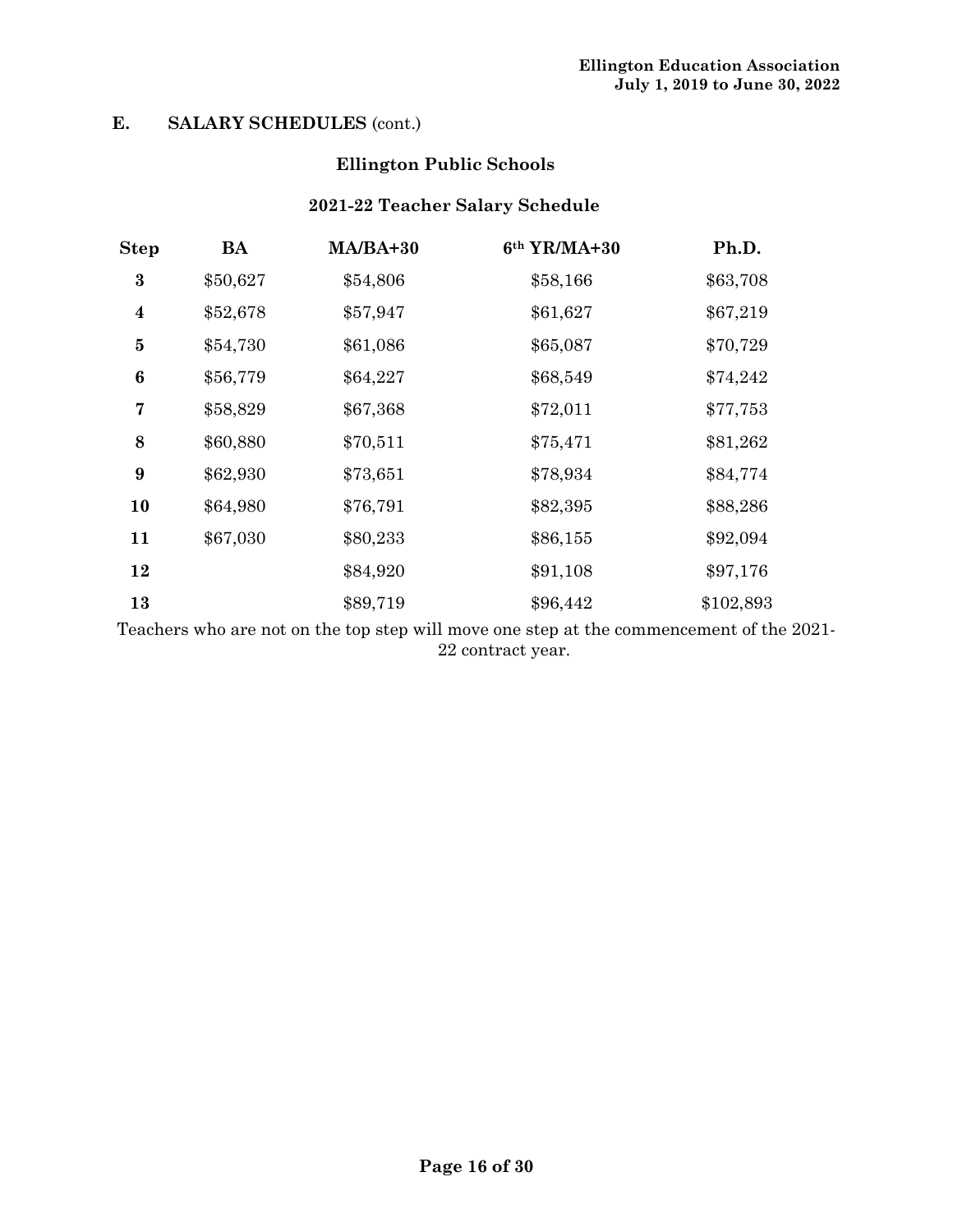| <b>ARTICLE XXIII</b>                                   |
|--------------------------------------------------------|
| APPROVED NON-TEACHING PROFESSIONAL DUTIES <sup>1</sup> |

| <b>SYSTEMWIDE</b>                       | 2019-20 | 2020-21  | 2021-22  |
|-----------------------------------------|---------|----------|----------|
| Athletic Director (9-12)                | \$9,982 | \$10,082 | \$10,182 |
| Athletic Director (7-8)                 | \$3,327 | \$3,360  | \$3,394  |
| Asst. to the Athletic Directors         | \$6,179 | \$6,241  | \$6,303  |
| Director of Guidance                    | \$6,179 | \$6,241  | \$6,303  |
| Spec. Ed. Assistant                     | \$4,753 | \$4,801  | \$4,849  |
| Curriculum Assistant (each)             | \$4,753 | \$4,801  | \$4,849  |
| <b>ESL</b> Coordinator                  | \$3,327 | \$3,360  | \$3,394  |
| PBIS School Coach (each)                | \$2,376 | \$2,400  | \$2,424  |
|                                         |         |          |          |
| NON-COACHING                            | 2019-20 | 2020-21  | 2021-22  |
| Cafeteria Supervisors                   |         |          |          |
| HS Cafeteria Supervisors (each)         | \$2,376 | \$2,400  | \$2,424  |
| MS Cafeteria Supervisors (each)         | \$2,376 | \$2,400  | \$2,424  |
| Elementary Cafeteria Supervisors (each) | \$2,376 | \$2,400  | \$2,424  |
| <b>Class Advisors</b>                   |         |          |          |
| Senior Class Advisor (each)             | \$2,852 | \$2,881  | \$2,909  |
| Junior Class Advisor                    | \$1,901 | \$1,920  | \$1,940  |
| Sophomore Class Advisor                 | \$1,426 | \$1,440  | \$1,454  |
| Freshman Class Advisor                  | \$951   | \$960    | \$970    |
| <b>Music</b>                            |         |          |          |
| *Instrumental Director                  | \$2,852 | \$2,881  | \$2,909  |
| Marching Band                           | \$2,852 | \$2,881  | \$2,909  |
| Choral Director                         | \$1,426 | \$1,440  | \$1,454  |

<sup>1</sup> **Grandfather clause:** In the event that the new formula will lower the stipend for the individual who held the position in the 2018-19 school year, and that person wishes to remain in that position, the stipend will be frozen at the amount paid for the 2018-19 school year until the current stipend holder vacates the position or the stipend catches up to, or surpasses, the frozen amount.

<u>.</u>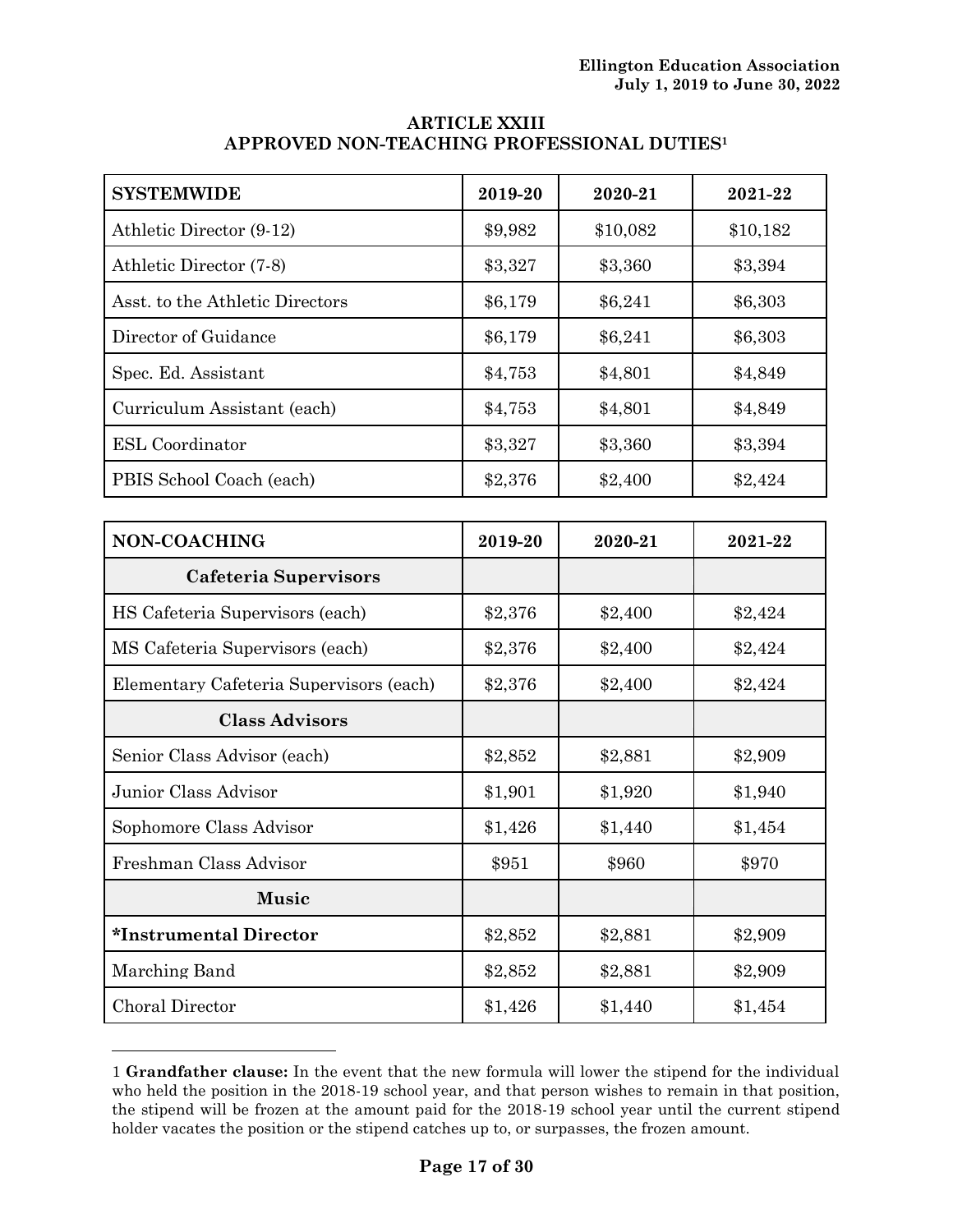| <b>Other (High School)</b>       |         |         |         |
|----------------------------------|---------|---------|---------|
| Drama                            | \$6,655 | \$6,721 | \$6,789 |
| Bookkeeper                       | \$4,753 | \$4,801 | \$4,849 |
| <b>Student Council</b>           | \$4,753 | \$4,801 | \$4,849 |
| Yearbook                         | \$4,753 | \$4,801 | \$4,849 |
| <b>FBLA</b>                      | \$2,376 | \$2,400 | \$2,424 |
| *GSA Advisor                     | \$2,376 | \$2,400 | \$2,424 |
| Literary Magazine                | \$2,376 | \$2,400 | \$2,424 |
| National Honor Society           | \$2,376 | \$2,400 | \$2,424 |
| Peer Advocate Advisor            | \$2,376 | \$2,400 | \$2,424 |
| Peer Mediation Advisor           | \$2,376 | \$2,400 | \$2,424 |
| Flag Carriers                    | \$951   | \$960   | \$970   |
| <b>Other (Middle School)</b>     |         |         |         |
| <b>MS Peer Mediation Advisor</b> | \$2,376 | \$2,400 | \$2,424 |
| *MS GSA Advisor                  | \$1,901 | \$1,920 | \$1,940 |
| <b>MS Math Counts</b>            | \$1,901 | \$1,920 | \$1,940 |
| MS Select Chorus Director        | \$1,901 | \$1,920 | \$1,940 |
| <b>Student Council</b>           | \$2,376 | \$2,400 | \$2,424 |
| Newspaper/Yearbook               | \$2,376 | \$2,400 | \$2,424 |
| Drama                            | \$2,376 | \$2,400 | \$2,424 |
| Jazz Ensemble                    | \$1,901 | \$1,920 | \$1,940 |

| <b>HOURLY</b> (1% increase annually)   | 2019/20     | 2020/21     | 2021/22     |
|----------------------------------------|-------------|-------------|-------------|
| Homebound Instruction                  | \$33.96/hr. | \$34.30/hr. | \$34.64/hr. |
| Summer Curriculum/Summer<br>Employment | \$33.96/hr. | \$34.30/hr. | \$34.64/hr. |
| Drivers Ed. (each)                     | \$26.98/hr. | \$27.25/hr. | \$27.52/hr. |
| MS Activity Program Coordinator        | \$21.86/hr. | \$22.08/hr. | \$22.30/hr. |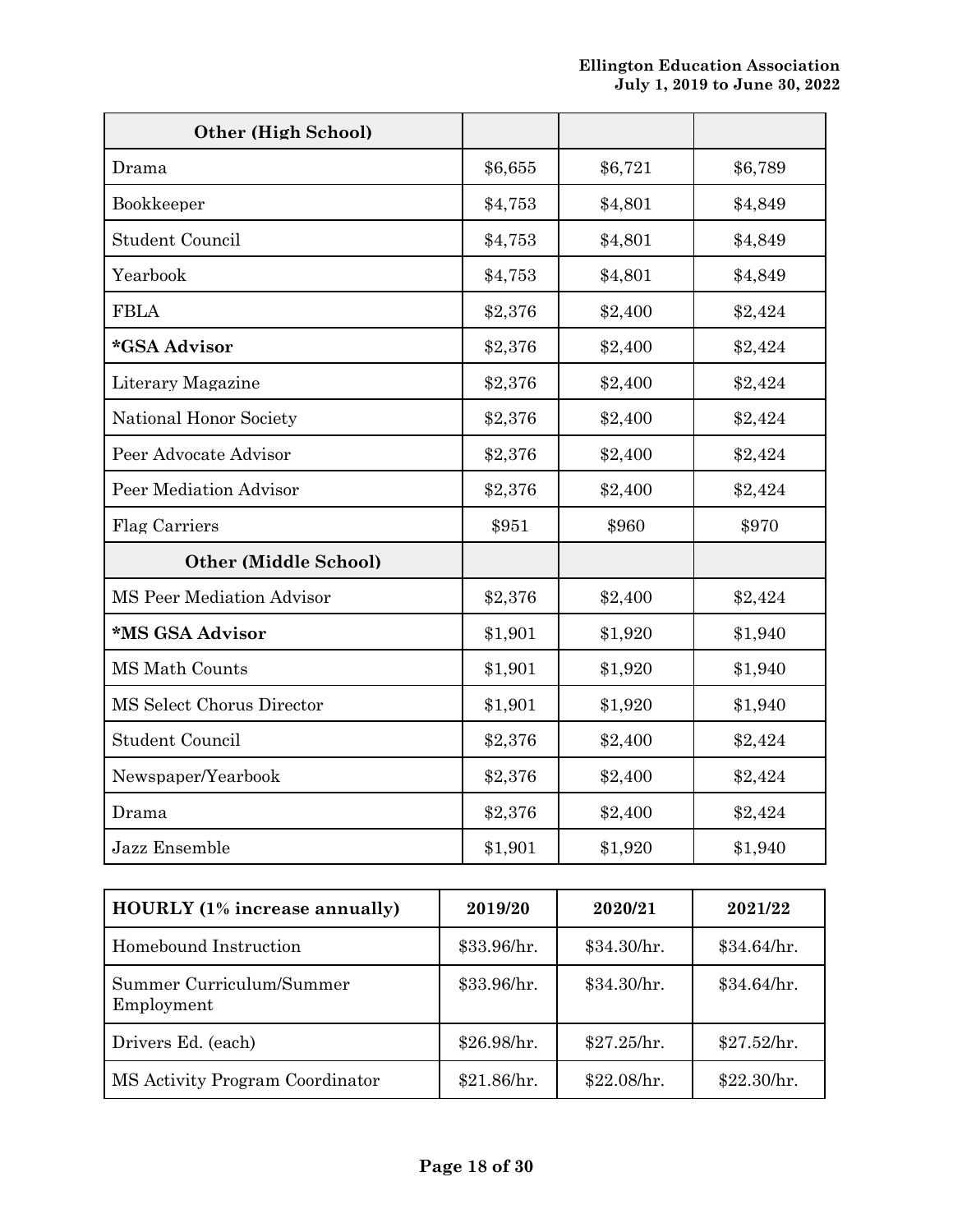#### **ARTICLE XXIV APPROVED SEASONAL EXTRA-CURRICULAR DUTIES<sup>2</sup>**

The term "Assistant Coach" will replace "Junior Varsity Coach" and "Freshmen Coach," and will be paid ⅔ of the stipend of the head coach for that sport.

● \*Indicates a new position

<u>.</u>

| <b>COACHING</b>                    | 2019-20 | 2020-21 | 2021-22 |
|------------------------------------|---------|---------|---------|
| <b>Basketball</b>                  |         |         |         |
| Boys' Basketball Head Coach        | \$6,655 | \$6,721 | \$6,789 |
| Boys' Basketball Asst. Coach       | \$4,278 | \$4,320 | \$4,364 |
| Girls' Basketball Head Coach       | \$6,655 | \$6,721 | \$6,789 |
| Girls' Basketball Asst. Coach      | \$4,278 | \$4,320 | \$4,364 |
| Football                           |         |         |         |
| Football Head Coach                | \$6,655 | \$6,721 | \$6,789 |
| Football Asst. Coach               | \$4,278 | \$4,320 | \$4,364 |
| Weight Room Supervisor             | \$2,376 | \$2,400 | \$2,424 |
| Hockey                             |         |         |         |
| Boys' Hockey Head Coach            | \$6,655 | \$6,721 | \$6,789 |
| Boys' Hockey Asst. Coach           | \$4,278 | \$4,320 | \$4,364 |
| <b>Baseball/Softball</b>           |         |         |         |
| Boys' Baseball Head Coach          | \$6,179 | \$6,241 | \$6,303 |
| Boys' Baseball Asst. Coach         | \$3,803 | \$3,841 | \$3,879 |
| Girls' Softball Head Coach         | \$6,179 | \$6,241 | \$6,303 |
| Girls' Softball Asst. Coach        | \$3,803 | \$3,841 | \$3,879 |
| <b>Cross Country</b>               |         |         |         |
| Boys' & Girls' Cross-Country Head  | \$6,179 | \$6,241 | \$6,303 |
| Boys' & Girls' Cross-Country Asst. | \$3,803 | \$3,841 | \$3,879 |

<sup>2</sup> **Grandfather clause:** In the event that the new formula will lower the stipend for the individual who held the position in the 2018-19 school year, and that person wishes to remain in that position, the stipend will be frozen at the amount paid for the 2018-19 school year until the current stipend holder vacates the position or the stipend catches up to, or surpasses, the frozen amount.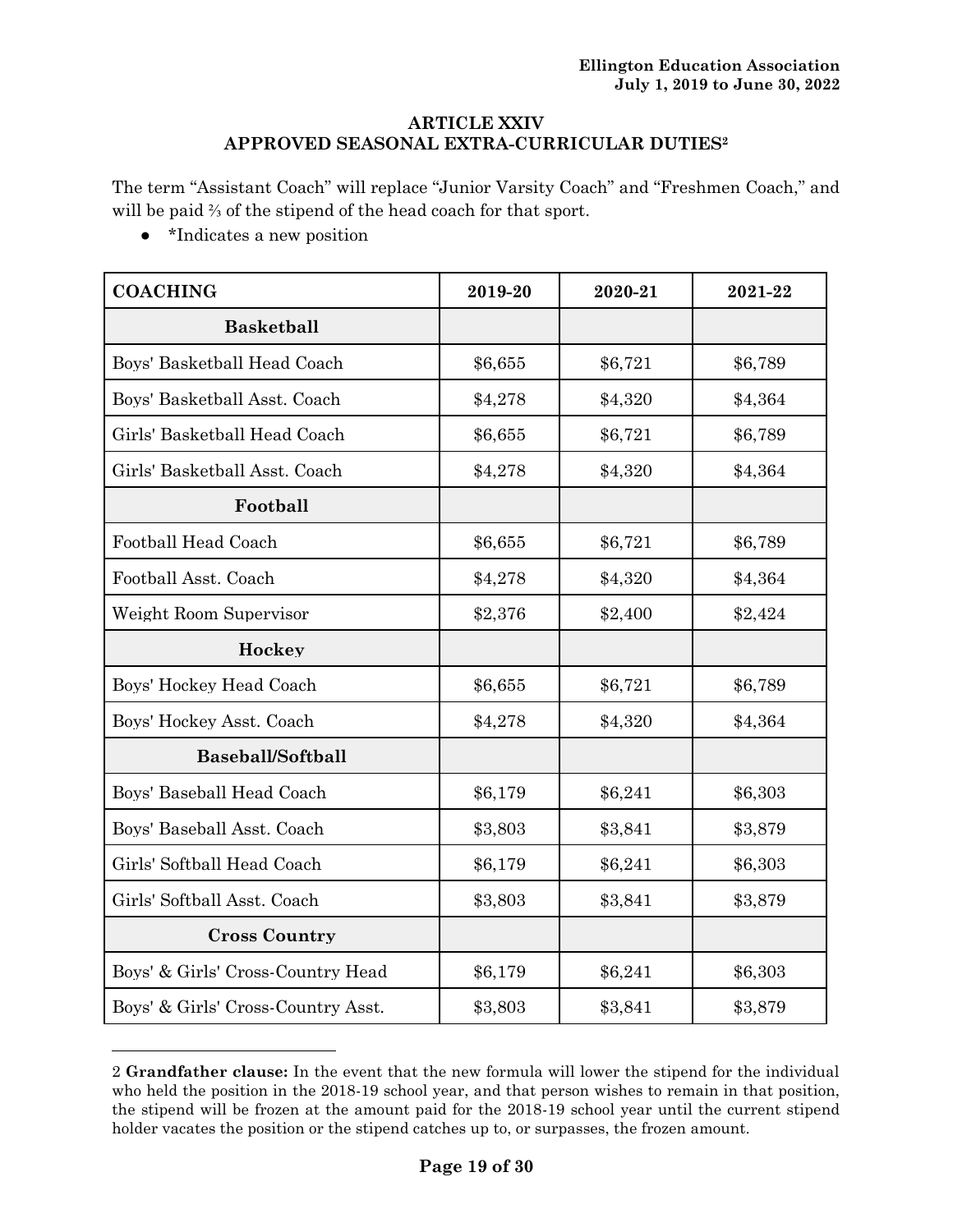| Lacrosse                                |         |         |         |
|-----------------------------------------|---------|---------|---------|
| Boys' Lacrosse Head Coach               | \$6,179 | \$6,241 | \$6,303 |
| Boys' Lacrosse Asst. Coach              | \$3,803 | \$3,841 | \$3,879 |
| Girls' Lacrosse Head Coach              | \$6,179 | \$6,241 | \$6,303 |
| Girls' Lacrosse Asst. Coach             | \$3,803 | \$3,841 | \$3,879 |
| <b>Soccer</b>                           |         |         |         |
| Boys' Soccer Head Coach                 | \$6,179 | \$6,241 | \$6,303 |
| Boys' Soccer Asst. Coach                | \$3,803 | \$3,841 | \$3,879 |
| Girls' Soccer Head Coach                | \$6,179 | \$6,241 | \$6,303 |
| Girls' Soccer Asst. Coach               | \$3,803 | \$3,841 | \$3,879 |
| <b>Tennis</b>                           |         |         |         |
| Boys' & Girls' Tennis Head Coach        | \$6,179 | \$6,241 | \$6,303 |
| Boys' & Girls' Tennis Asst. Coach       | \$3,803 | \$3,841 | \$3,879 |
| Track (indoor)                          |         |         |         |
| Boys' & Girls' Indoor Track Head Coach  | \$6,179 | \$6,241 | \$6,303 |
| Boys' & Girls' Indoor Track Asst. Coach | \$3,803 | \$3,841 | \$3,879 |
| <b>Track (outdoor)</b>                  |         |         |         |
| Boys' & Girls' Track Head Coach         | \$6,179 | \$6,241 | \$6,303 |
| Boys' & Girls' Track Asst. Coach        | \$3,803 | \$3,841 | \$3,879 |
| Volleyball                              |         |         |         |
| Girls' Volleyball Head Coach            | \$6,179 | \$6,241 | \$6,303 |
| Girls' Volleyball Asst. Coach           | \$3,803 | \$3,841 | \$3,879 |
| Golf                                    |         |         |         |
| Golf Head Coach                         | \$5,228 | \$5,281 | \$5,333 |
| Golf Asst. Coach                        | \$3,327 | \$3,360 | \$3,394 |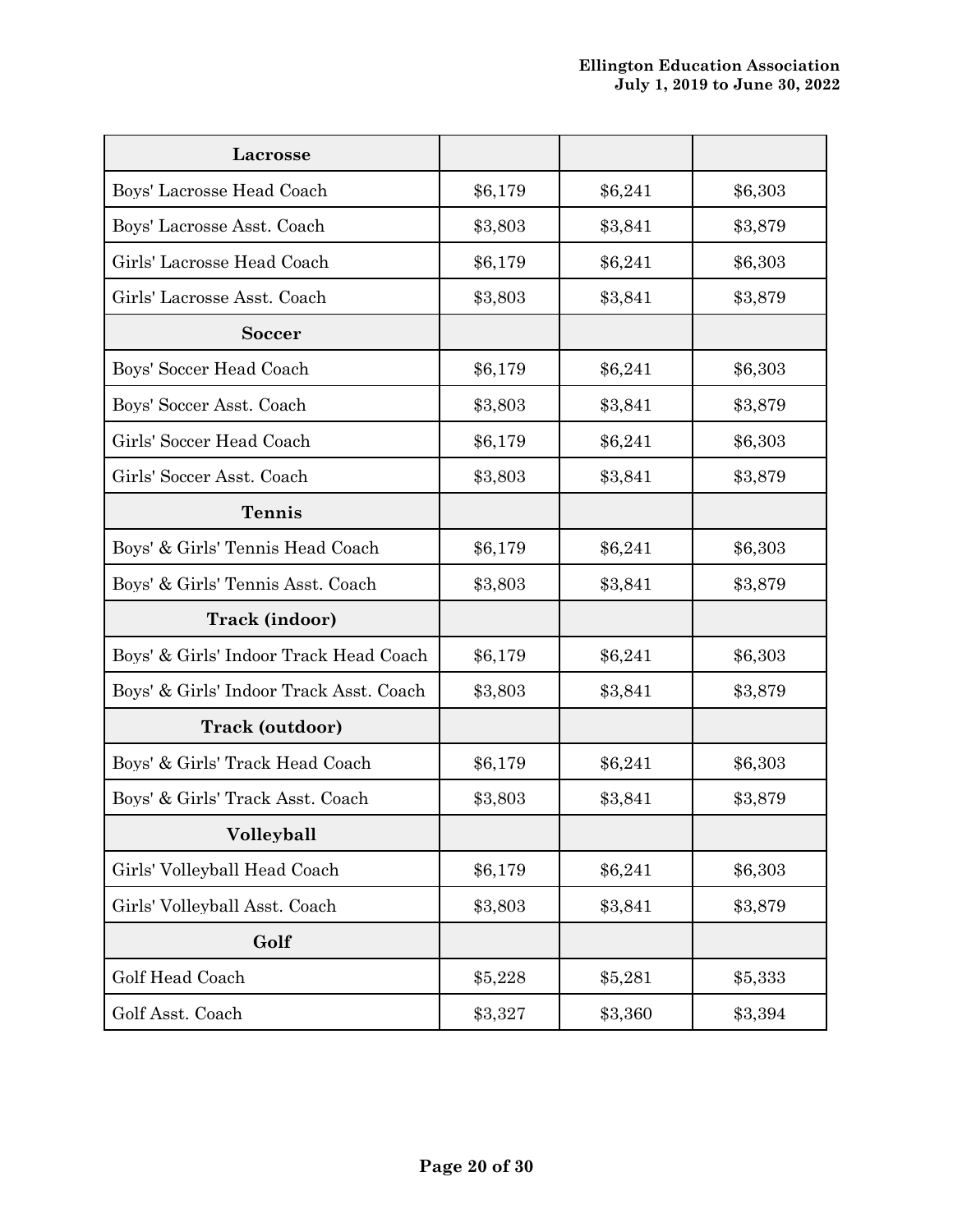| <b>Middle School Sports</b>   |         |         |         |
|-------------------------------|---------|---------|---------|
| MS Boys' Basketball Coach     | \$3,327 | \$3,360 | \$3,394 |
| MS Girls' Basketball Coach    | \$3,327 | \$3,360 | \$3,394 |
| MS Baseball Coach             | \$2,376 | \$2,400 | \$2,424 |
| MS Softball Coach             | \$2,376 | \$2,400 | \$2,424 |
| MS Boy's Cross-Country Coach  | \$2,376 | \$2,400 | \$2,424 |
| MS Girl's Cross-Country Coach | \$2,376 | \$2,400 | \$2,424 |
| MS Boys' Soccer Coach         | \$2,376 | \$2,400 | \$2,424 |
| MS Girls' Soccer Coach        | \$2,376 | \$2,400 | \$2,424 |
| **MS Intramural Coach         | \$2,376 | \$2,400 | \$2,424 |
| <b>Cheerleading/Dance</b>     |         |         |         |
| Fall Cheerleading Coach       | \$3,803 | \$3,841 | \$3,879 |
| Fall Dance Team Coach         | \$3,803 | \$3,841 | \$3,879 |
| Winter Varsity Cheerleading   | \$3,803 | \$3,841 | \$3,879 |
| Winter Varsity Dance Team     | \$3,803 | \$3,841 | \$3,879 |
| MS Cheerleading Coach         | \$1,901 | \$1,920 | \$1,940 |

\* Consolidated or adjusted to current assignment workload

\*\* Changed from hourly to fixed stipend

#### **ARTICLE XXV FRINGE BENEFITS**

# **A. Insurance**

# **1**. **High Deductible Health Plan HDHP/HSA**

A HDHP/HSA plan for teachers with the following elements:

Deductible: 2,250/\$4,500 (shared with out-of-network)

Member's out of pocket max: \$3,250/\$6,500 (After satisfying deductible, prescription co-pays are the only services that accrue toward out-of-pocket maximum. All other covered services are covered at 100%.)

Preventative care covered 100% (deductible waived)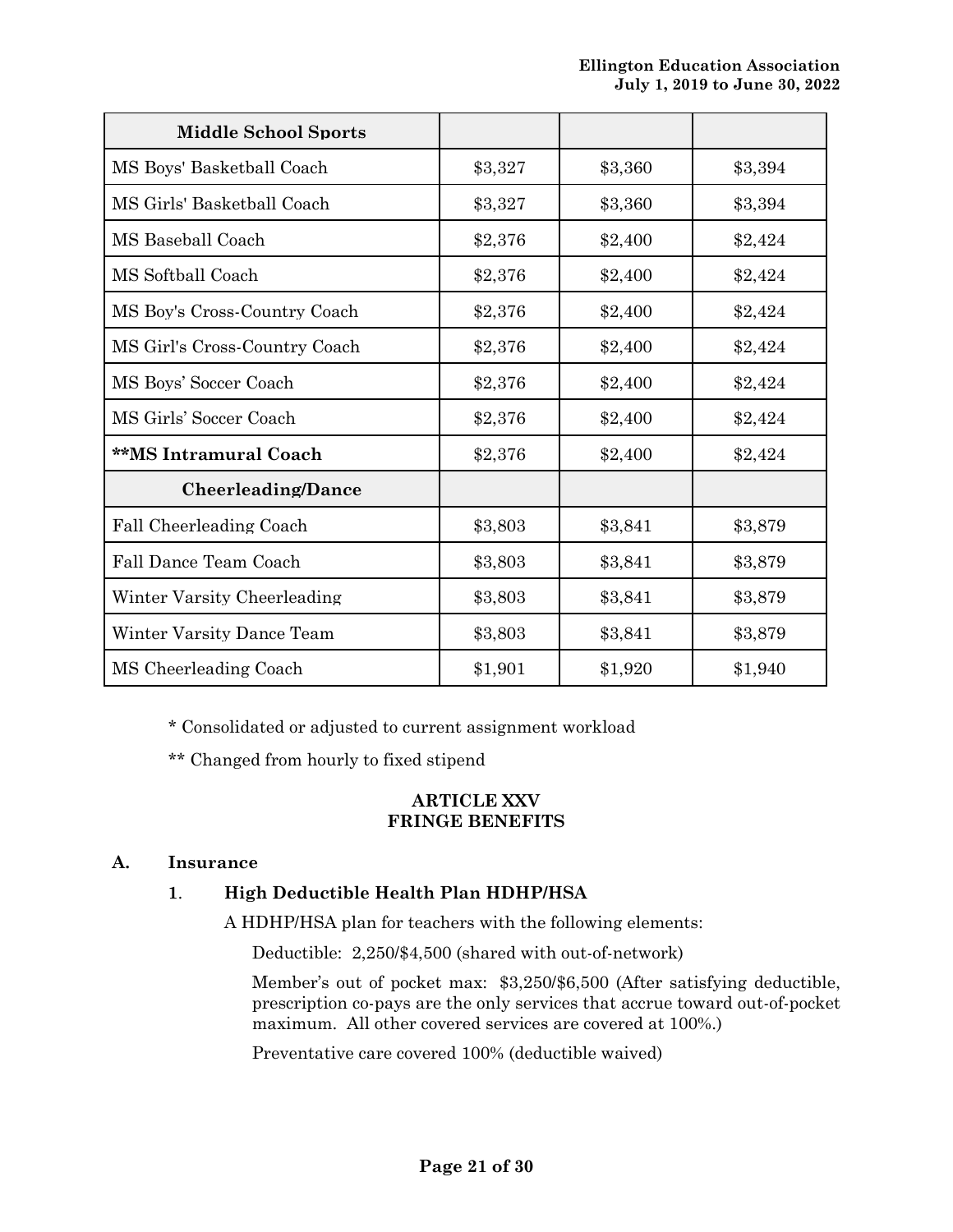# **Out of Network:**

Deductible: \$2,250/\$4,500 (shared with in-network)

Member's out of pocket max: \$5,000/\$10,000 (All covered services are covered at 80%, with member paying the remaining 20%, after deductible.)

Lifetime in network: unlimited

Lifetime out of network: \$1,000,000

The Board will fund zero percent (0.0%) of the deductible. Teachers who are not eligible for an HSA plan can participate in a Health Reimbursement Arrangement/Account (HRA).

2. Rider Prescription drugs (managed three-tier formulary) (after deductible is met) – [includes oral contraceptives]

Co-pays:

- \$5 generic
- \$25 brand name
- \$40 non-formulary brand name
- 2.0 co-pay mail order for up to 90 day supply
- In-network caps of \$1,000 for single and \$2,000 dependent

### 3. **Flex Dental Plan**

- \$1,500 calendar year maximum
- Orthodontics payable at 50%, \$2,000 lifetime maximum (children only to age 19)

#### 4. **Premium Cost Share:**

Participating teachers shall pay the following percentages of the premiums for the HDHP/HSA and the Flex Dental Plan described above shall be the core insurance plans for which teachers will pay the below-listed percentage of the applicable premium and the Board will pay the remaining percentage.

| Year    | <b>HDHP/HSA and Flex Dental Plan</b> |
|---------|--------------------------------------|
| 2019-20 | $5.5\%$                              |
| 2020-21 | 6.0%                                 |
| 2021-22 | 6.5%                                 |

Should policy costs exceed \$10,200 (single) or \$27,500 (family) the parties agree to commence mid-term negotiations, in accordance with the provisions Connecticut General Statutes Section 10-153f(e), limited only to only discussion and good faith negotiations with respect to Article XXV, Section A of this Agreement, on or about July 1, 2020 and/or July 1, 2021.

- 5. Should the Board determine that a new carrier will provide the members of the bargaining unit with a comparable or better plan than the existing carrier the Board is free to change carriers.
- 6. Life insurance to the nearest \$1,000 of salary.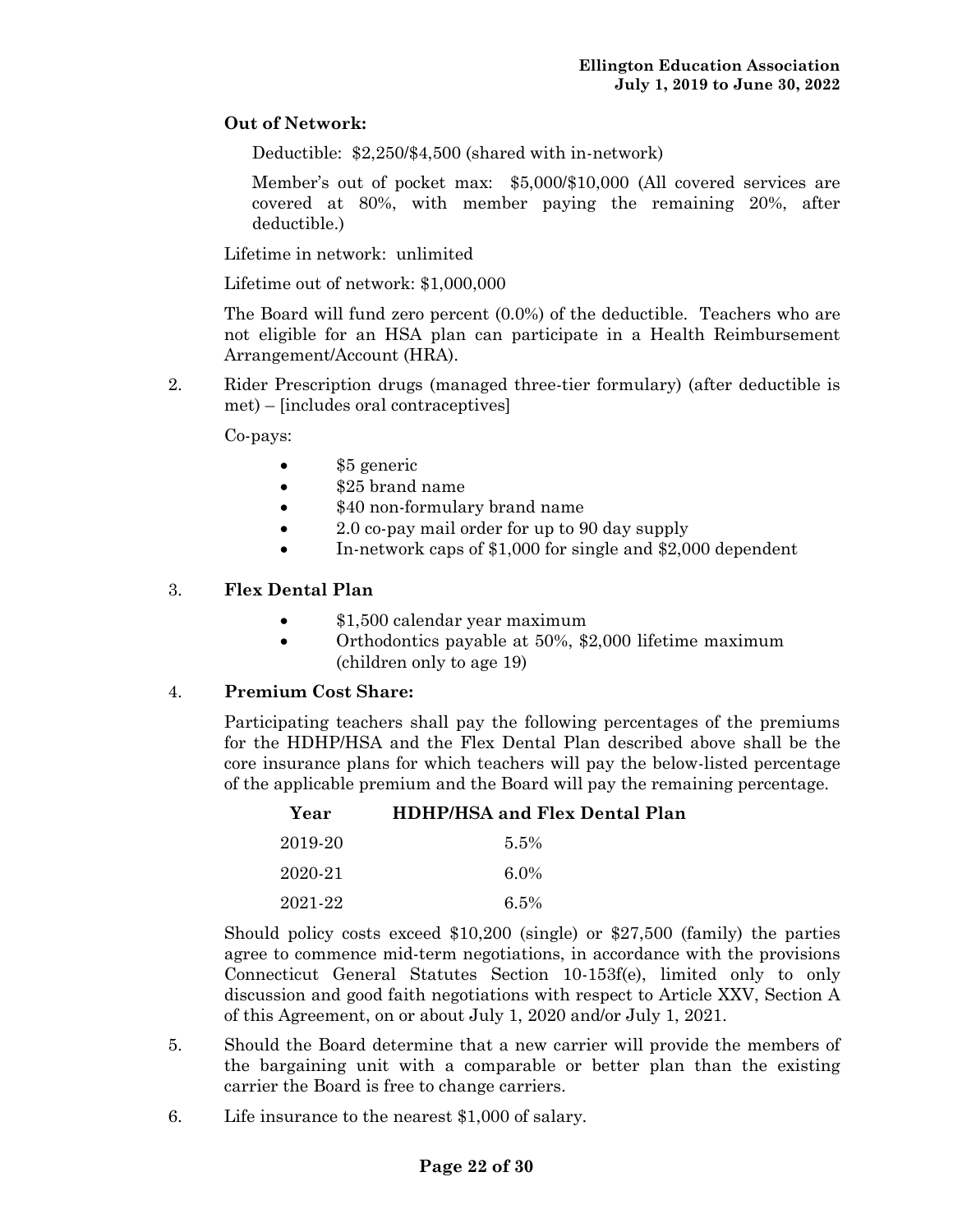- 7. All medical examinations (physical and/or psychological) required by the Superintendent or the Board will be fully paid for by the Board.
- 8. Payroll deductions for insurance premiums paid by teachers will be through an I.R.S. Section 125 pre-tax premium conversion account. Teachers will be allowed to deposit monies into a flexible spending account ("FSA") under Section 125 of the Internal Revenue Code. These monies may be expended only for dependent care under Section 129 of the Internal Revenue Code.
- 9. Teachers, at their expense, may purchase additional group life insurance up to the limits allowed by the insurance company.

#### **B. Sick Leave**

- 1. Accumulation
	- a. Teachers shall be entitled to a minimum sick leave with full pay of fifteen (15) school days in each school year. Unused sick leave shall be accumulated to two hundred (200) days, so long as the teacher remains continually in the service of the Board.
	- b. Extended illness beyond the amount of sick days accumulated under the provision of Section 1 will be deducted from the teacher's pay at the rate of 1/200 of his/her annual salary.
	- c. Any teacher who has accumulated two hundred (200) sick days shall, at the beginning of each school year, be entitled to an additional fifteen (15) days. If the fifteen (15) days are not used in the current school year, they may not be accumulated.
- 2. Conditions
	- a. Sick leave will be granted when an employee is incapacitated for performance of duty for reasons including, but not limited to:
		- i. Sickness
		- ii. Injury or sickness outside the line of duty except where directly traceable to an employer other than the Ellington Board of Education.
		- iii. When through exposure to contagious disease, the presence of the employee would endanger the health of others, and is supported by medical certification.
	- b. When sick leave is to be granted for four (4) or more consecutive school days, the Superintendent may require that the teacher's absence be supported by a medical certificate from a licensed physician.
	- c. Upon the discovery of Fifth Disease within the school system that reasonably constitutes a danger to the fetus of a pregnant teacher which danger cannot be eliminated by transfer of the teacher, the teacher shall be placed on sick leave. Such leave will continue until medical testing has established that the teacher is immune to the illness, or the illness is no longer present in the school system, whichever occurs first.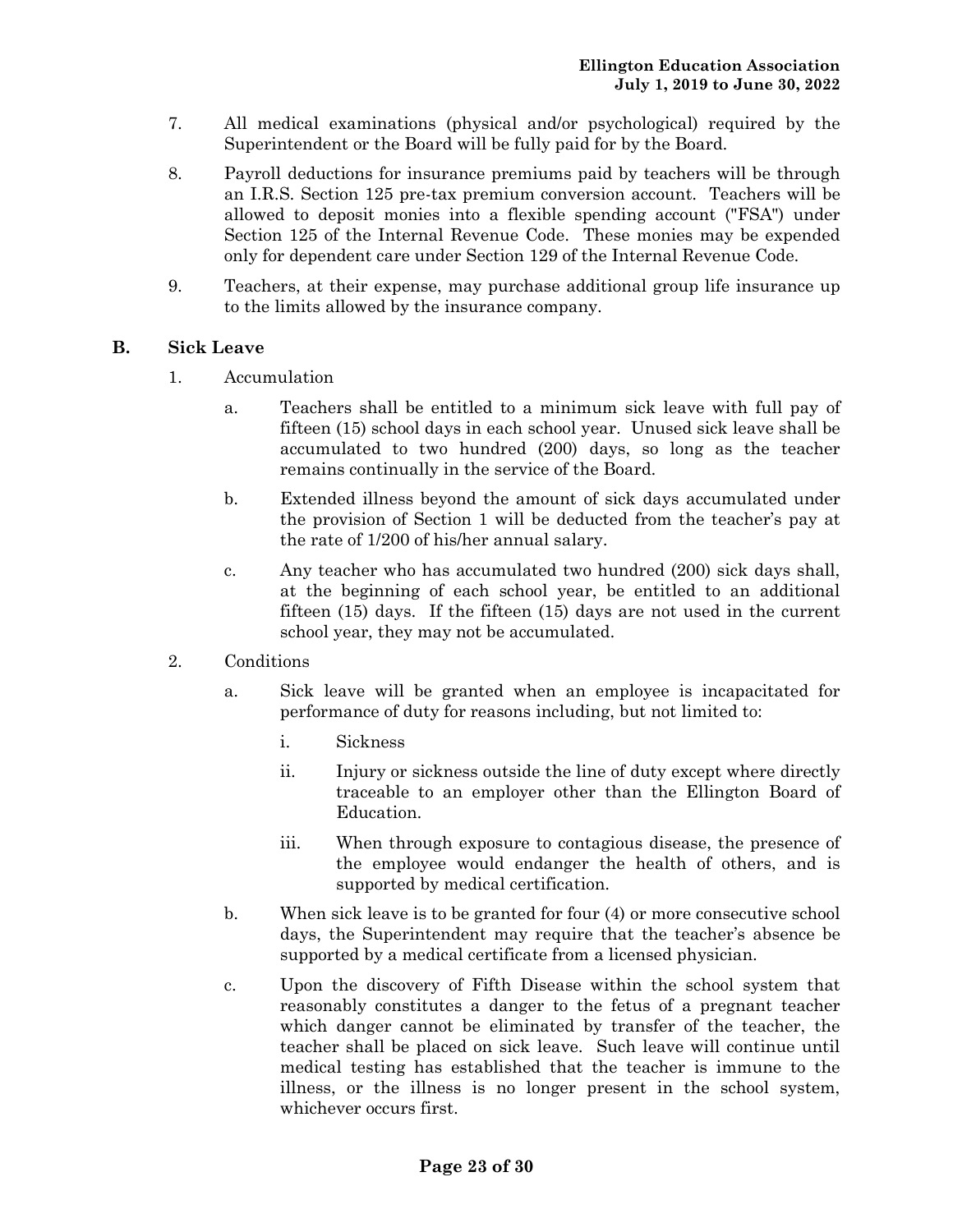d. Disability leave beyond accumulated sick leave shall be available for such reasonable further period of time as a teacher is determined to be disabled from performing the duties of the job.

# **C. Childbearing Leave**

- 1. Disabilities caused or contributed to by pregnancy, miscarriage, abortion, childbirth or recovery therefrom shall be treated as temporary disabilities for all job-related purposes.
- 2. Accumulated sick leave shall be available for use during such periods of disability.

### **D. Childrearing Leave**

- 1. Any teacher who is expecting a child, or whose spouse is expecting a child, or who has documented plans in the immediate future to adopt or foster a child of preschool age or a preteen child with special needs or who is non-English speaking, may be granted a long-term leave without pay for child-rearing purposes up to two (2) full semesters or a reasonably requested portion thereof within the same school year.
- 2. Up to an additional two (2) full semesters within the same school year may be granted at the discretion of the Superintendent.
- 3. The request for such leave must be made in writing at least thirty (30) days prior to its commencement and will specify the period of time requested.
- 4. Upon return, the teacher shall be assigned to his/her former position, if available, or an equivalent position unless the teacher's contract has been terminated or nonrenewed in accordance with the reduction in force provisions of this Agreement.
- 5. Leave under this section may be granted to non-tenured teachers at the discretion of the Superintendent.
- 6. A teacher who has been granted a childrearing leave of absence shall notify the Superintendent in writing of his/her intention to resume work no later than thirty (30) days after the commencement of the semester immediately preceding the anticipated semester of return. Failure to provide a written intention in accordance with the above shall be construed as other due and sufficient cause for termination of the teacher's contract of employment with the Board.
- 7. Any teacher employed by the Board to fill the position of a teacher on leave shall be notified in writing by the Superintendent at the time of employment that his/her contract will terminate at the conclusion of the leave.

### **E. Extended Leave**

- 1. Upon recommendation of the Superintendent, the Board may approve a leave of absence, without pay, of up to one (1) year.
- 2. A two (2) year leave of absence may be granted by the Board, upon recommendation of the Superintendent, for government service; such as the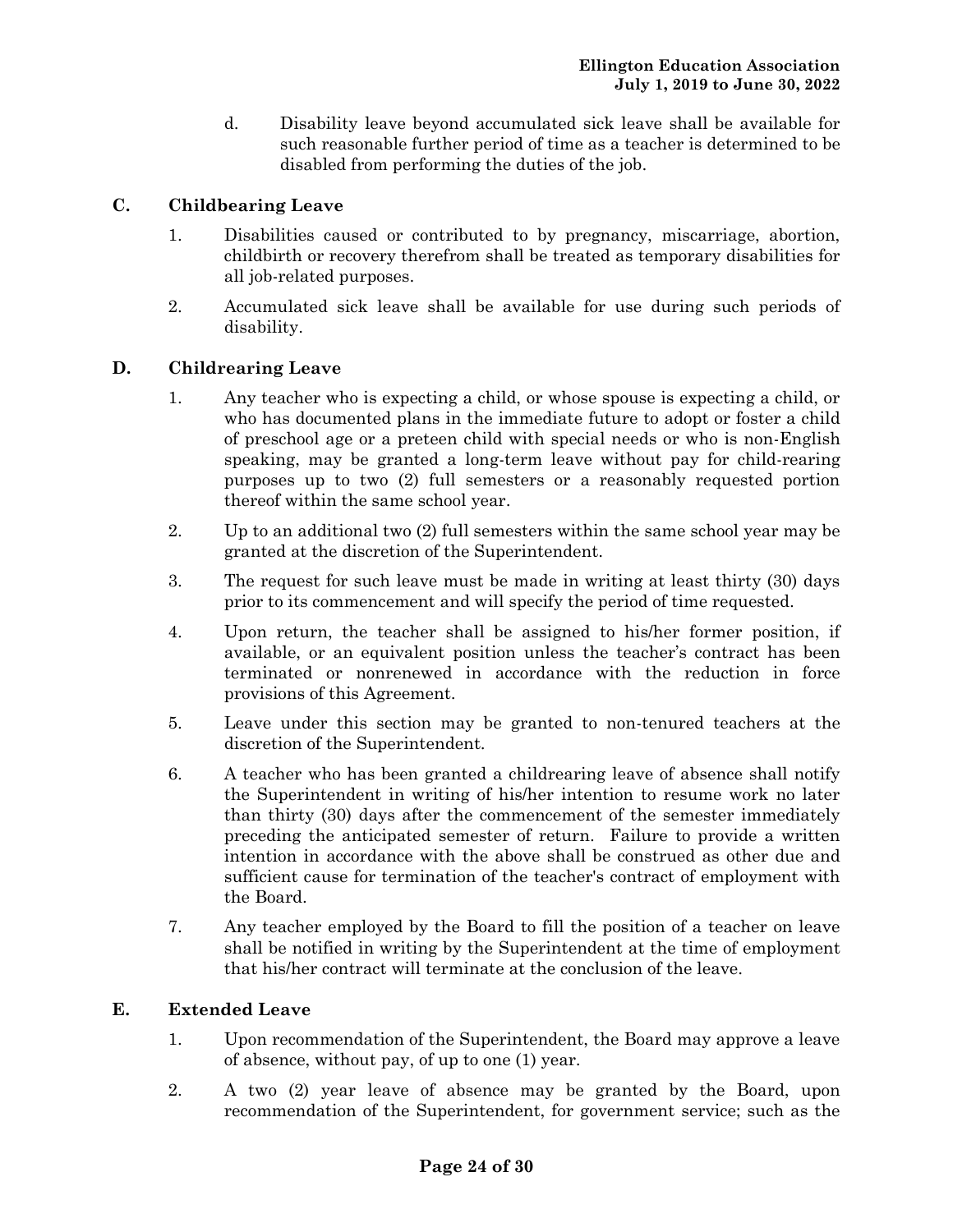Peace Corps, Vista, or other international or domestic teaching or service opportunities.

- 3. Intent to return to the school system from a leave of absence shall be made in writing to the Superintendent by February 1 of the preceding school year. A letter confirming a teacher's return to the system must be received by the Superintendent by April 15 of the preceding year. Failure to provide a written intention in accordance with the above shall be construed as a resignation.
- 4. A request for a leave of absence shall be given an answer in writing within ten (10) school days following the next regular Board meeting after the request is submitted.
- 5. All leaves of absence will occur from September to June. Emergency leaves other than those stated above will be considered by the Board.

# **F. Sabbatical**

- 1. Requests for a sabbatical must be received by the Superintendent in writing in such form as may be required by the Board no later than April 15 of the year proceeding the school year in which the sabbatical is requested. It is understood that the deadline of April 15 may be waived at the discretion of the Superintendent when fellowships, grants, or scholarships awarded later in the year make such a deadline unreasonable.
- 2. The teacher shall be eligible for a sabbatical after at least six (6) consecutive, full, school years of active service in the system. A second sabbatical may be granted after another six (6) year period.
- 3. The sabbatical shall be for a full academic year.
- 4. A teacher granted a sabbatical shall receive a salary stipend equal to the difference between his or her budgeted salary for the sabbatical year and that of the replacement teacher. The maximum sabbatical salary shall be fifty (50) percent of the teacher's budgeted salary.
- 5. The teacher returning from sabbatical shall be placed on the appropriate step on the salary schedule as though he/she had been in active service in the system for the year of the sabbatical. The sabbatical shall not affect continuity of service or accrual of seniority toward longevity benefits.
- 6. A sabbatical shall be subject to the recommendation of the Superintendent and approval by the Board. Notice of approval or disapproval will be given in writing as soon as possible.
- 7. A teacher on sabbatical shall maintain tenure, accumulated sick leave, and all other accrued benefits provided in this agreement other than full paid insurance benefits.
- 8. A teacher on sabbatical shall be given the opportunity to purchase full insurance benefits at group rates.
- 9. A teacher granted a paid sabbatical shall agree in writing to return to the school system for at least two years or reimburse the full amount of the sabbatical stipend. Exceptions to this will be at the discretion of the Board.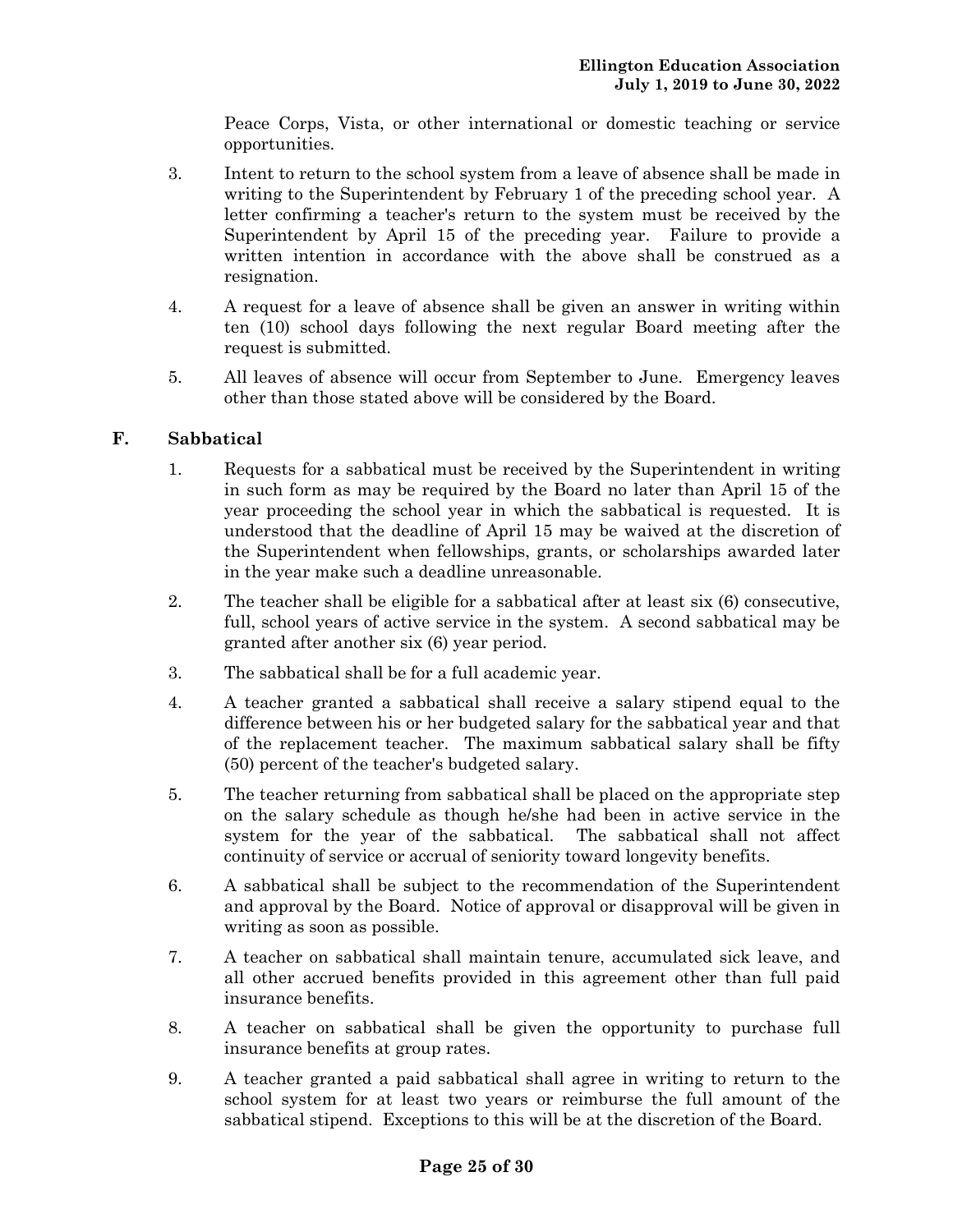# **G. Other Leave**

- 1. A teacher shall give prior notice to the building administrator, in those cases other than an absence for illness, four (4) school days before taking such leave. In case of emergency, notice will be given as soon as possible.
- 2. Additional leave with pay, not to exceed five (5)\* days annually and noncumulative, shall be authorized as follows, unless such request creates a hardship in the system as determined by the Superintendent:
	- a. For religious holidays.
	- b. For legal requirements.
	- c. When a member of the immediate family of the employee suffers a severe or sudden illness, or is disabled, requiring the personal attention of the employee. Immediate family shall mean step-family as well as parent, mother-in-law, father-in-law, sibling, spouse, child, step-child, stepparent, grandparent, grandchild, aunt, uncle, or other person domiciled in such teacher's home. The Superintendent shall, at his/her discretion, extend the above list of individuals.
	- d. For funerals.
	- e. \*Two (2) of the five (5) days may also be used for the following categories, with the Superintendent having the discretion to allow additional consecutive days for extenuating circumstances.
		- i. For birth or adoption (Birth or adoption of teacher's child or grandchild
		- ii. For Marriage Ceremonies (Self or immediate family members)
		- iii. For Graduation/School Ceremonies Self or immediate family members)
		- iv. For Military Ceremonies or obligations (Self, spouse or children)
- 3. One (1) personal day will be allowed with no explanation necessary as to the reason for the request. The personal day will be taken for the purposes as outlined above and/or for personal business that must be conducted outside of work. This day will not be taken as a vacation day or to extend vacation or holidays. If, due to extenuating circumstances, this day is requested to extend a holiday, long weekend or is attached to other leave day requests, an explanation will be required and the granting of such a request will be at the sole discretion of the Superintendent.
- 4. In the event of extenuating circumstances, as approved by the Superintendent, a maximum of three (3) additional days' leave without pay may be taken.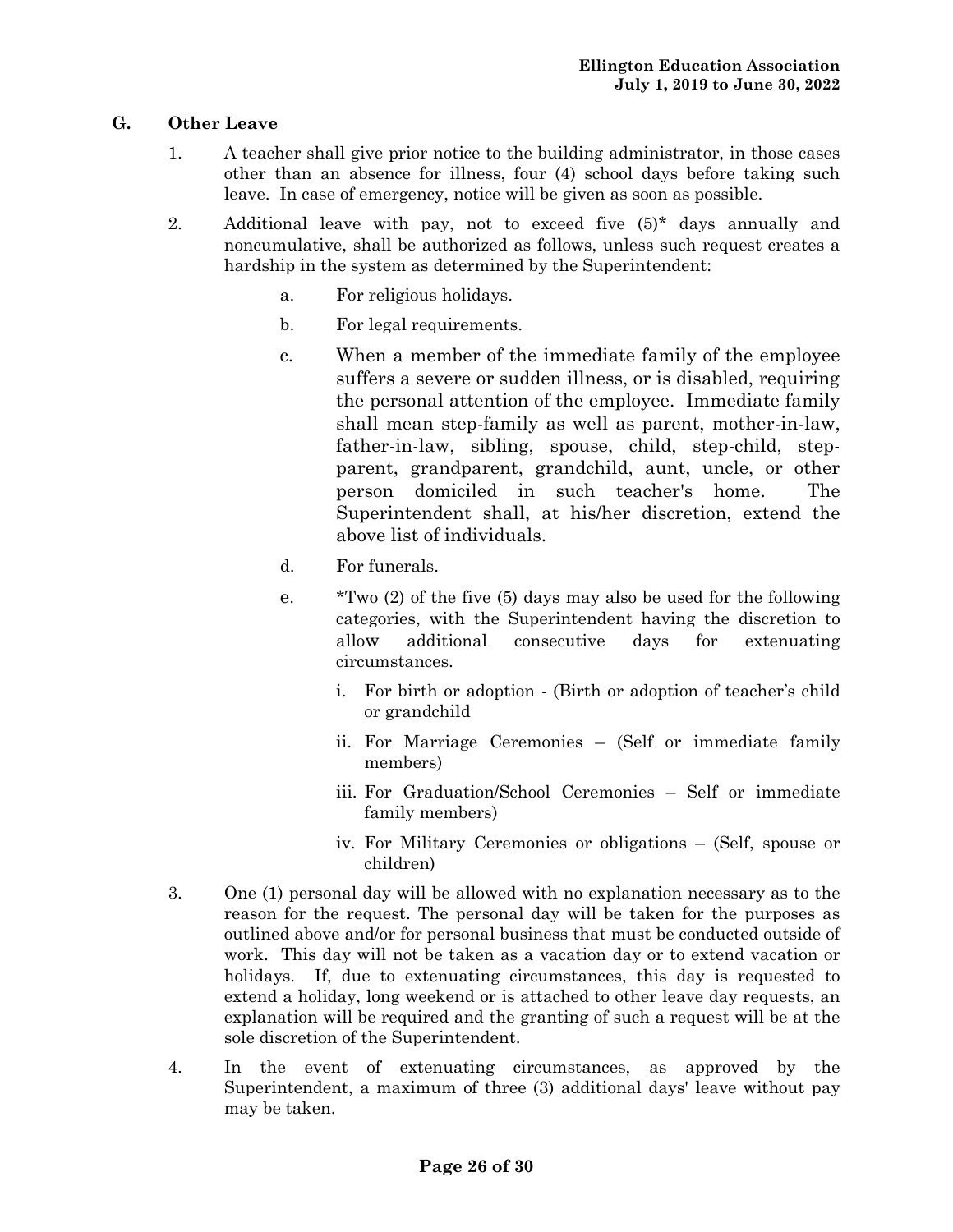- H. Each teacher's pay stub shall reflect the current available "Sick Leave" and "other leave" (personal) days. Should there be a dispute regarding the actual totals of "sick leave" and "other leave" (personal), the personnel record shall prevail.
- I. In addition to all federal and state statutes which benefit military personnel, teachers shall be entitled to be paid the difference, if any, between their regular and military salary for a period not to exceed two weeks when required to serve a period of compulsory military duty. Copies of applicable paperwork/receipts shall be provided to the Superintendent.

# **ARTICLE XXVI RETIREMENT**

Standard retirement shall be based on the current interpretation of the rules and regulations of the State of Connecticut Teachers' Retirement Board.

- 1. Upon retirement at the end of any school year, any teacher who has taught a minimum of ten (10) consecutive years in Ellington will be paid nineteen dollars (\$19) per day for each day of unused sick leave, up to a maximum of two hundred (200) days. Teachers who give notice of retirement to the Board by December 1 of the calendar year prior to the teacher's retirement will receive their payment in July following their retirement. If a teacher does not provide such notice, the Board may make this payment any time up to and including the month of July one year after the teacher's retirement.
- 2. Upon retirement at the end of any school year, any teacher who has taught a minimum of ten (10) consecutive years in Ellington will be paid one hundred forty-five dollars (\$145) for each year of consecutive service in Ellington prior to retirement. Teachers who give notice of retirement to the Board by December 1 of the calendar year prior to the teacher's retirement will receive their payment in July following their retirement. If a teacher does not provide such notice, the Board may make this payment any time up to and including the month of July one year after the teacher's retirement.
- 3. Retirement bonuses will be paid in January of the calendar year following the year of retirement.
- 4. A retiree may continue to participate in the group medical plan (Blue Cross/Blue Shield/Major Medical or comparable plan) insurances at his/her own expense until age sixty-five (65) by making the appropriate monthly payments to the Board. This age restriction shall not apply to retirees who do not participate in Medicare Part A.
- 5. Teachers, at their expense, may purchase group life insurance up to the limits allowed by the insurance company.

# **ARTICLE XXVII JURY DUTY**

Any teacher who is called for jury duty shall receive the necessary leave to fulfill this legal obligation. This leave shall not be deducted from sick leave, personal days, or legal days.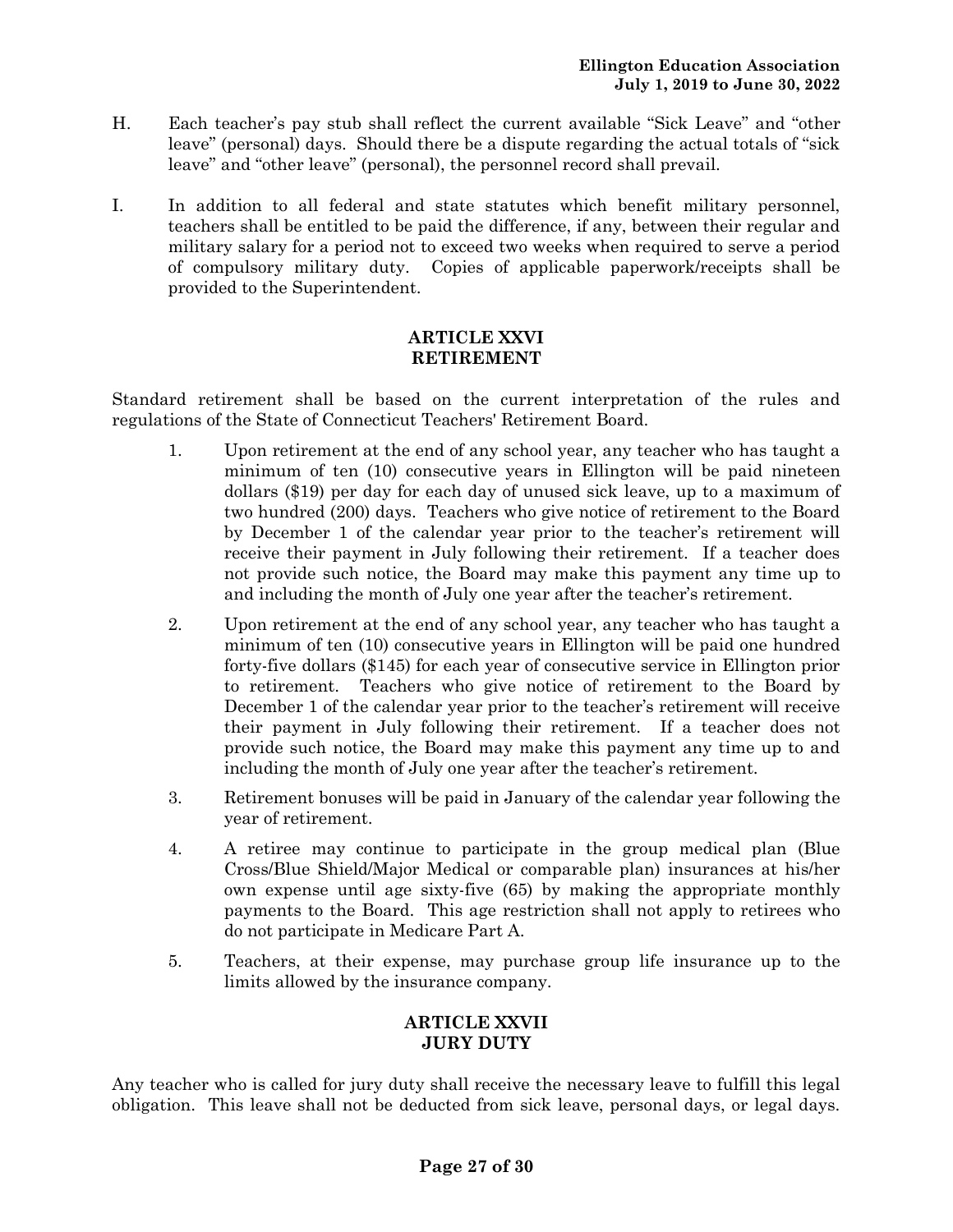Staff members, who have been tentatively granted jury duty leave and subsequently are released from appearing, are expected to report to work.

### **ARTICLE XXVIII GENERAL PROVISIONS**

- A. There shall be no action of any kind taken against any teacher by reason of his/her membership in a professional organization or participation in its activities.
- B. All provisions of this Agreement shall apply without discrimination in accordance with state and federal laws.
- C. The private and personal life of a teacher is not within the appropriate concern or attention of the Board except as it may interfere with the responsibilities to and relationships with students.
- D. The Association shall be provided with updated Board policies at the beginning of each school year. New policies shall be posted on the Board's website upon Board passage.
- E. No teacher shall be disciplined, reprimanded, reduced in rank or compensation, denied an increment, suspended, or given any adverse evaluation without reasonable and just cause. If a teacher is to receive such an action, he/she shall be entitled to receive a statement of reasons in writing and to have a representative of the Association present.
- F. The Ellington Education Association president and the chairperson of the Personnel Policies Committee may be released from preparation period responsibility for the purpose of seeking resolutions to personnel/administrative problems in the district. At the secondary level, the Association president and/or Personnel Policies chairperson may be released for a combined preparation/lunch period if scheduling permits. At the elementary level, either individual may be released for a combination duty-free recess/lunch/special period if scheduling permits.
- G. In the event that any provision or portion of this Agreement is ultimately ruled invalid for any reason by an authority of established and competent legal jurisdiction, the balance and remainder of this Agreement shall remain in full force and effect.
- H. In the event that the Board and the Association shall fail to secure a successor agreement prior to the termination of this Agreement, this Agreement will remain in effect for a period not to extend beyond the date of the execution of a successor agreement.

### **ARTICLE XXIX ASSOCIATION SECURITY**

A. All teachers who elect to join the Association shall sign and deliver to the Association, if they have not already done so, an authorization for payroll deduction of membership dues of the Association. This authorization shall continue in effect

### **Page 28 of 30**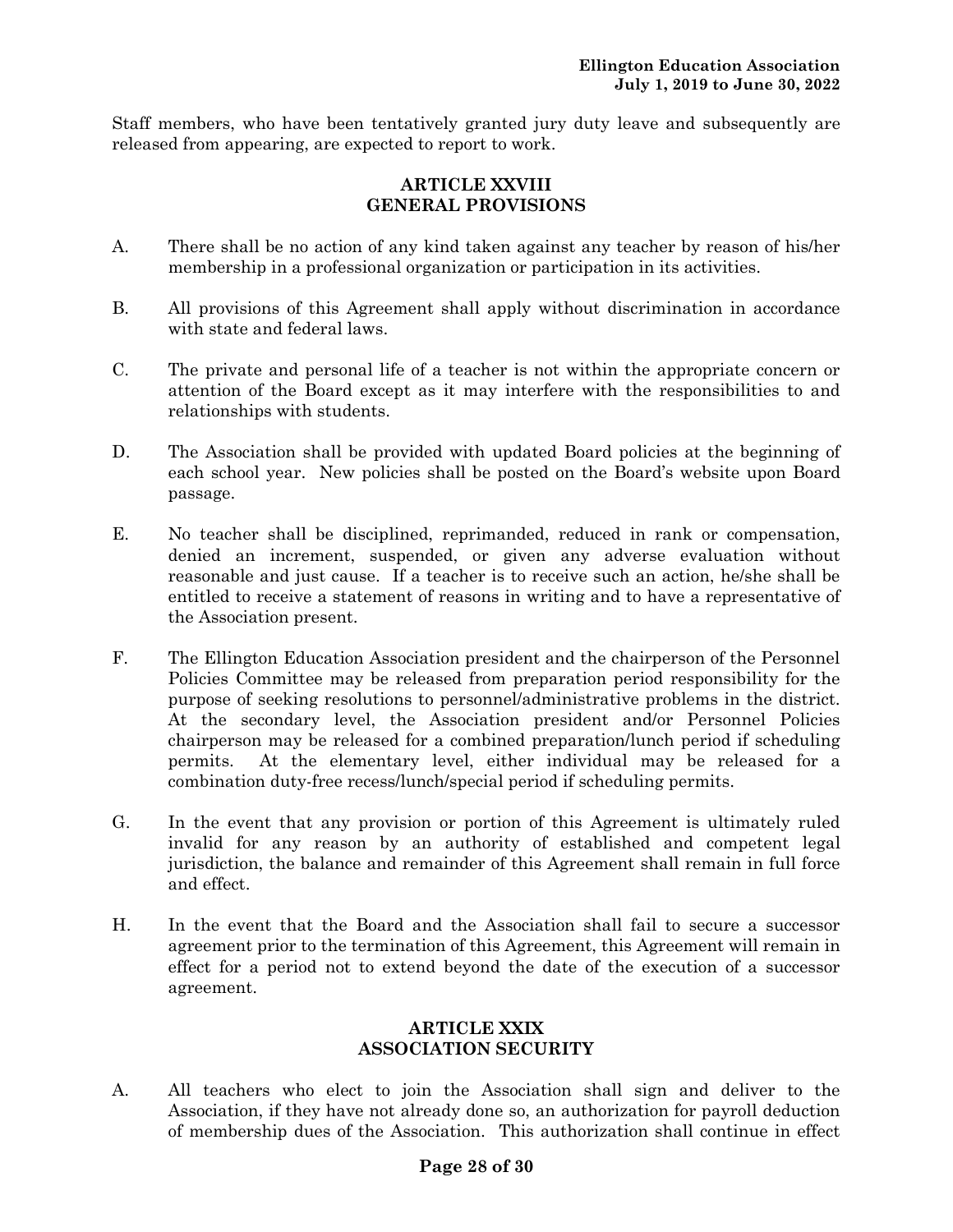from year to year unless the teacher notifies the Board and the Association in writing in August of any year that the teacher no longer authorizes deduction of membership dues of the Association.

- B. Those teachers commencing employment after the start of the school year, and who elect to join the Association, will have their dues prorated to the percentage of the remaining school year.
- C. No later than the first paycheck in October of each year, the Board shall provide the Association with a list of all certified employees, below the rank of assistant principal, employed by the Board. The Board shall notify the Association monthly of any changes in this list.
- D. The Association agrees to indemnify and hold the Board harmless against any or all claims, demands, suits, or other forms or liability that shall or may arise out of or by reason of action taken by the Board for the purpose of complying with the provisions of this article.

#### **ARTICLE XXX USE OF SCHOOL FACILITIES**

- A. The Association shall have the right to use school buildings without cost, at reasonable times for meetings, provided that the building principal is notified to ensure no conflicts. The Association will be required to pay for additional custodial costs involved. These meetings will not start until thirty (30) minutes after the close of the students' school day.
- B. Adequate bulletin board space shall be provided in each school for the exclusive use of the Association.

#### **ARTICLE XXXI MENTORS**

The Board will make its best effort to avoid using members of the bargaining unit to substitute for mentor, assessor, and/or cooperating teachers who are released from instructional duties.

#### **ARTICLE XXXII SCOPE OF AGREEMENT**

This Agreement contains the full and complete agreement between the parties on all negotiable issues. This Agreement may be changed by mutual agreement which shall be in writing. Previously adopted policies, rules, or regulations in conflict with this Agreement are superseded by this Agreement. Nothing herein shall, however, require the Board to institute mid-term negotiations unless required to do so under applicable state statutes or case law.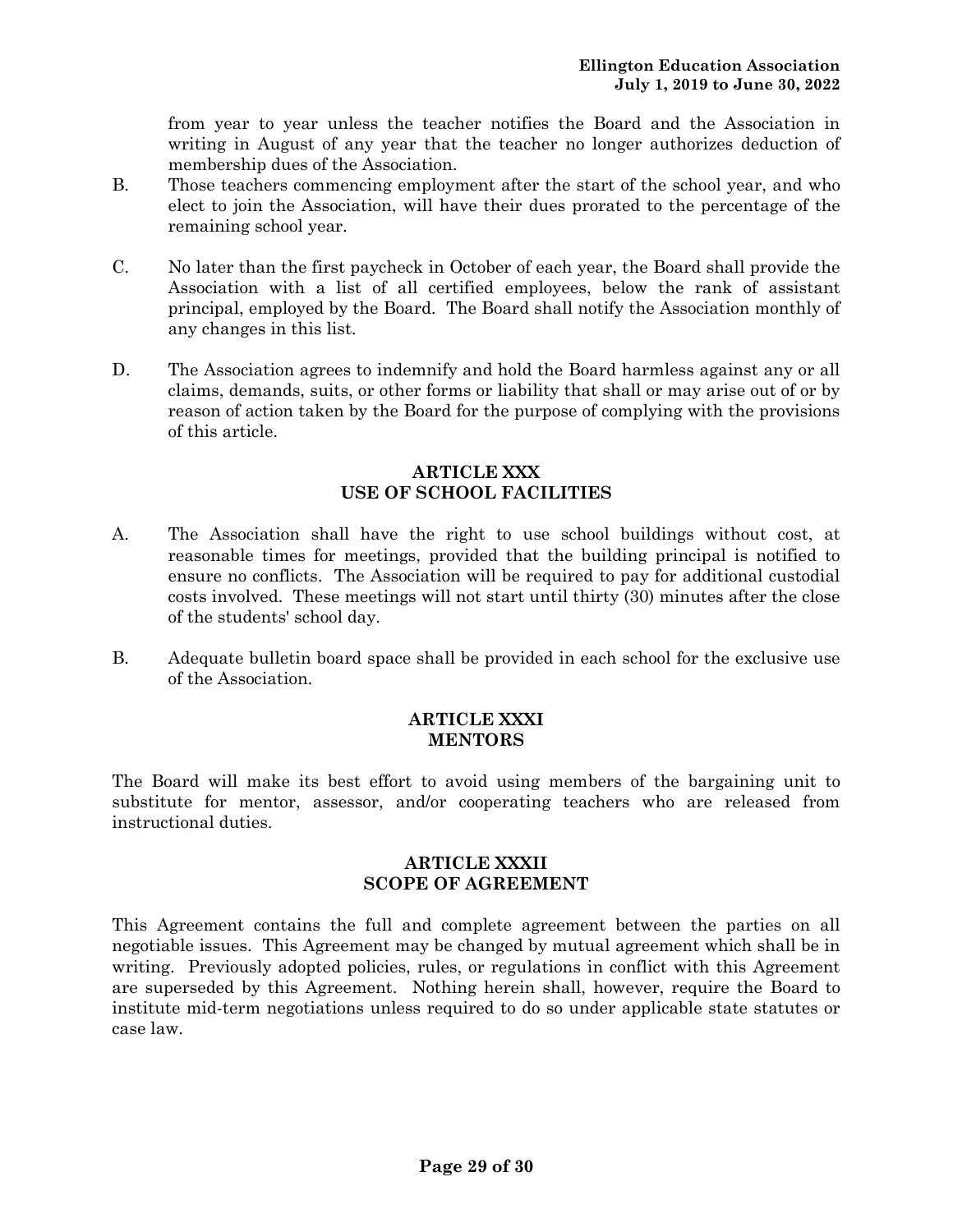#### **ARTICLE XXXIV DURATION**

The provisions of this Agreement shall be effective as of July 1, 2019 and shall continue and remain in full force and effect to and including June 30, 2022.

Dated at Ellington, Connecticut this  $\frac{1}{6}$  day of November 2018.

# ELLINGTON BOARD OF EDUCATION

ELLINGTON EDUCATION ASSOCIATION

 $\bar{B}y$ : Chair **d**of Education Ellington Boa

 $By:$ President

Ellington Education Association

owell  $100$  $By:$ 

**EEA Negotiations Committee**